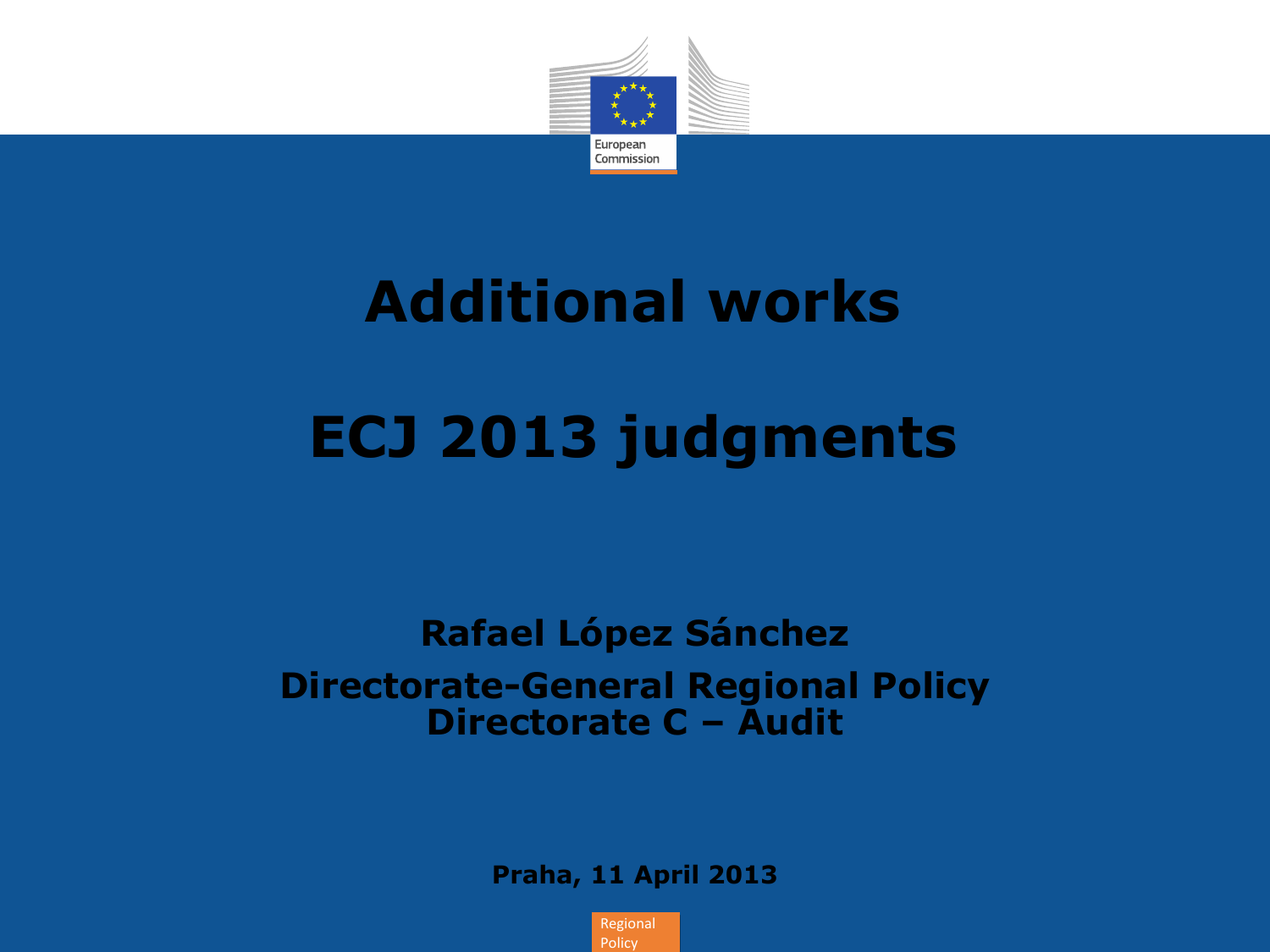





*Legislative framework*

*Why "additional works" are important?*

*DG REGIO approach* 

*Recent ECJ judgments*

*Main conclusions*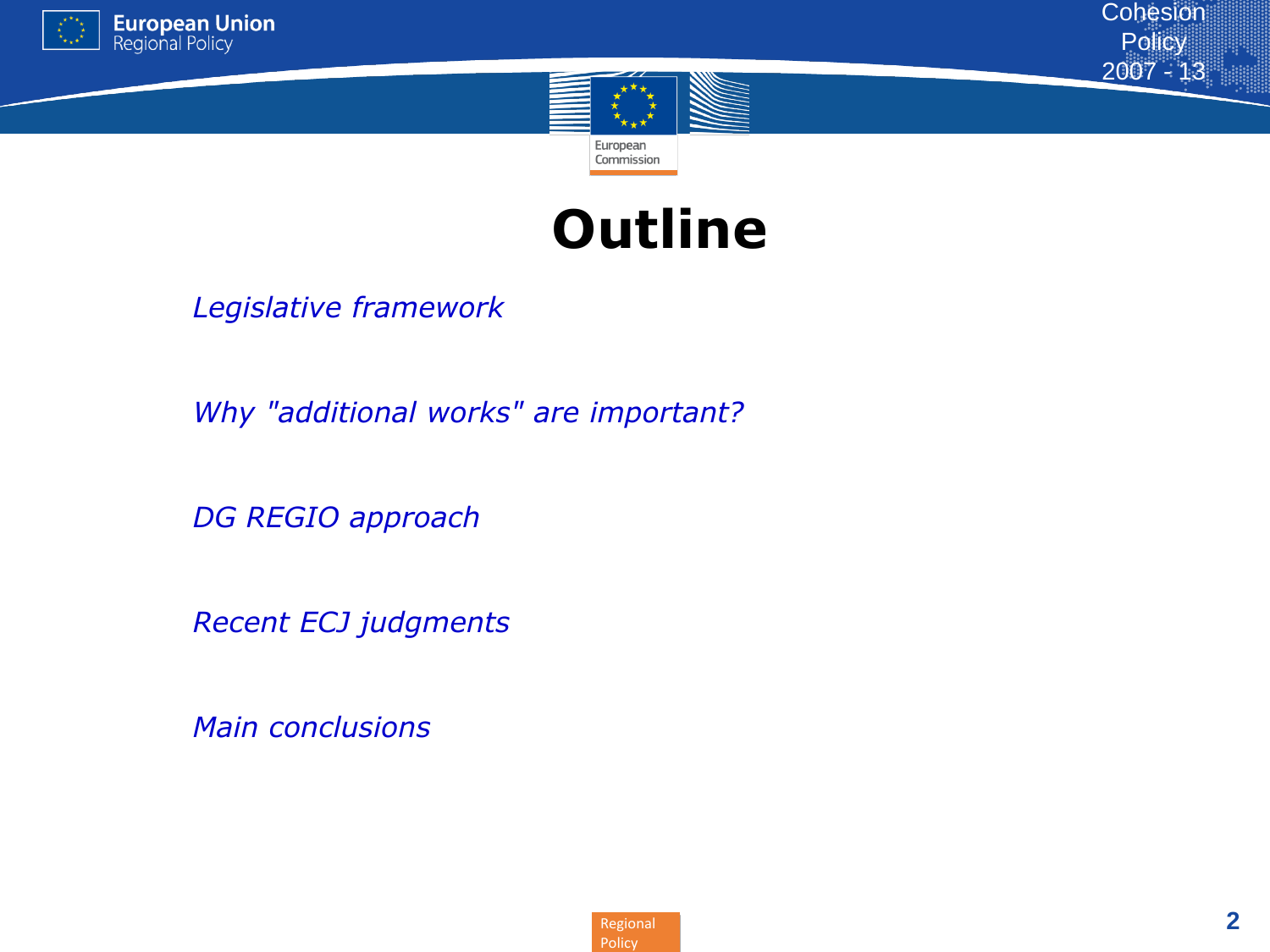



### **Legislative framework**

 *Directive 2004/18/EC of 31 March 2004 on the coordination of procedures for the award of public works contracts, public supply contracts and public service contracts*

 *Directive 2004/17/EC of 31 March 2004 coordinating the procurement procedures of entities in the water, energy, transport and postal services sectors*

*EU Treaty*

*ECJ case law*

*National laws on public procurement*

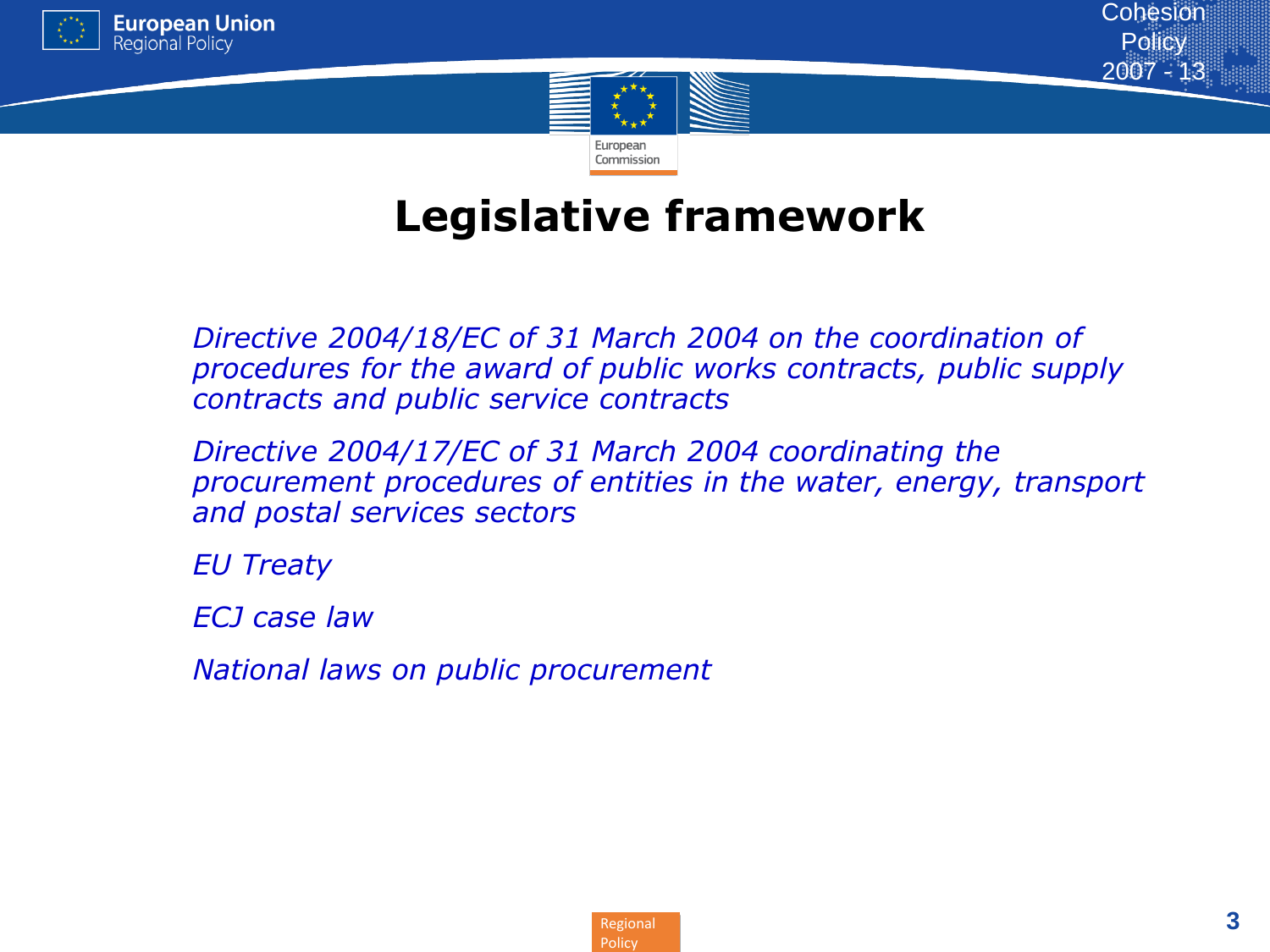



### **Additional works legal framework**

• Article 31.4(a) of the Directive 2004/18/EC

• Article 40.3(f) of the Directive 2004/17/EC (sectors of water, energy, transport and • postal services)

• Maintain principles already established in previous Directives (92/50,93/37,93/38)

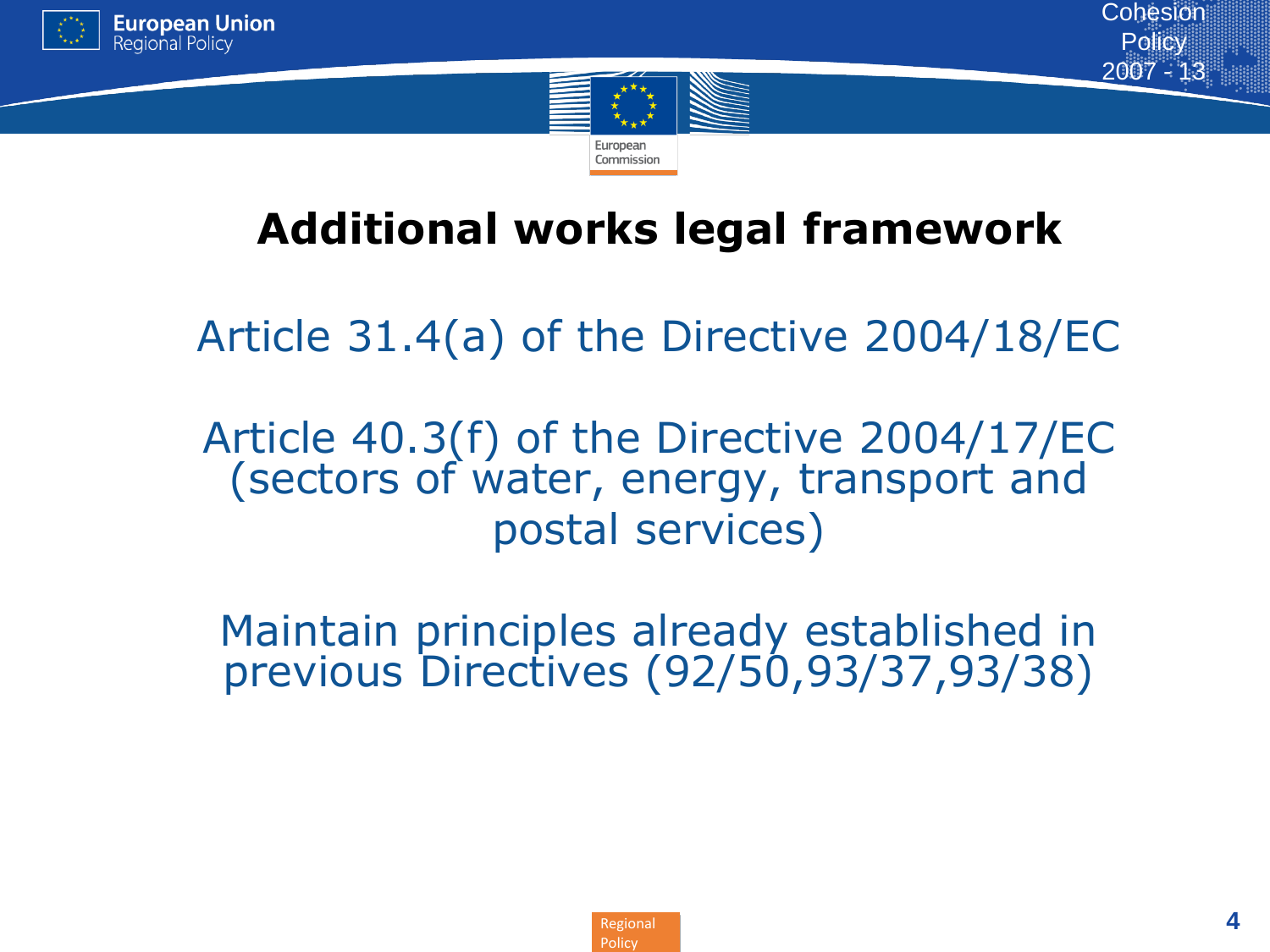



### **Legislative framework**

#### • *GOLDEN RULE*

• *The procedure to be used are the open and the restricted procedures*

#### • *The negotiated procedure without publicity can only be used in a very exceptional cases*

• *Please bear in mind this golden rule when you start to prepare the tendering procedures. Any deviation of this rule will need many justifications and may trigger financial corrections*

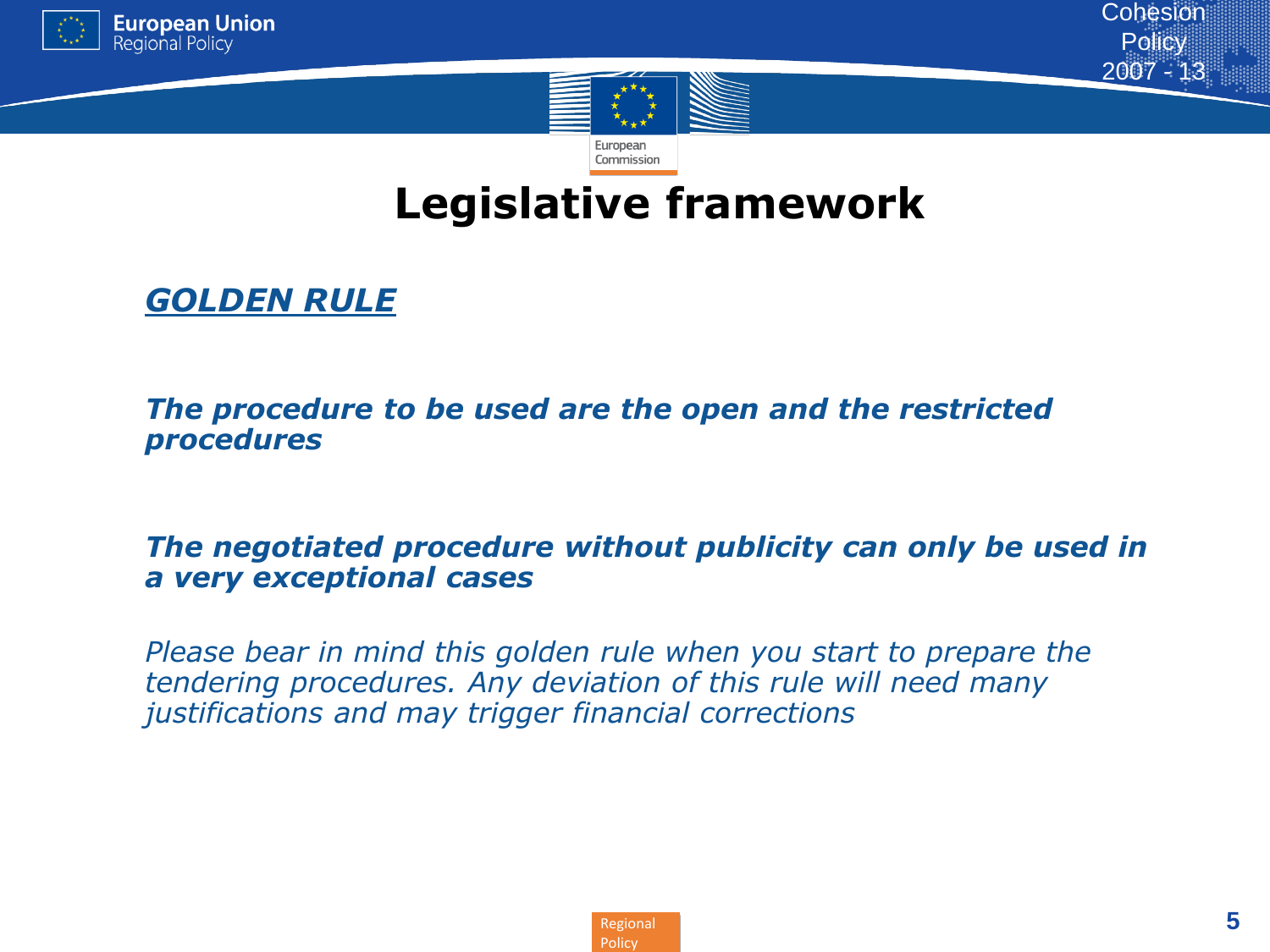



### **Why additional works are important?**

• *Considering all the irregularities detected by DG REGIO since 2005 on both programming periods (2000-2006 and 2007-2013) the weight of the Public Procurement is about 40% in each period.*

• *The use of negotiated procedure to award additional works represents aprox. 25% of the Public Procurement irregularities.*

• *If we avoid this practice, the error rate will be reduced*

• *ECA audits have arrived to similar conclusions. In DAS 2009, the 75% of quantified errors were due to non-compliance with Public Procurement rules*

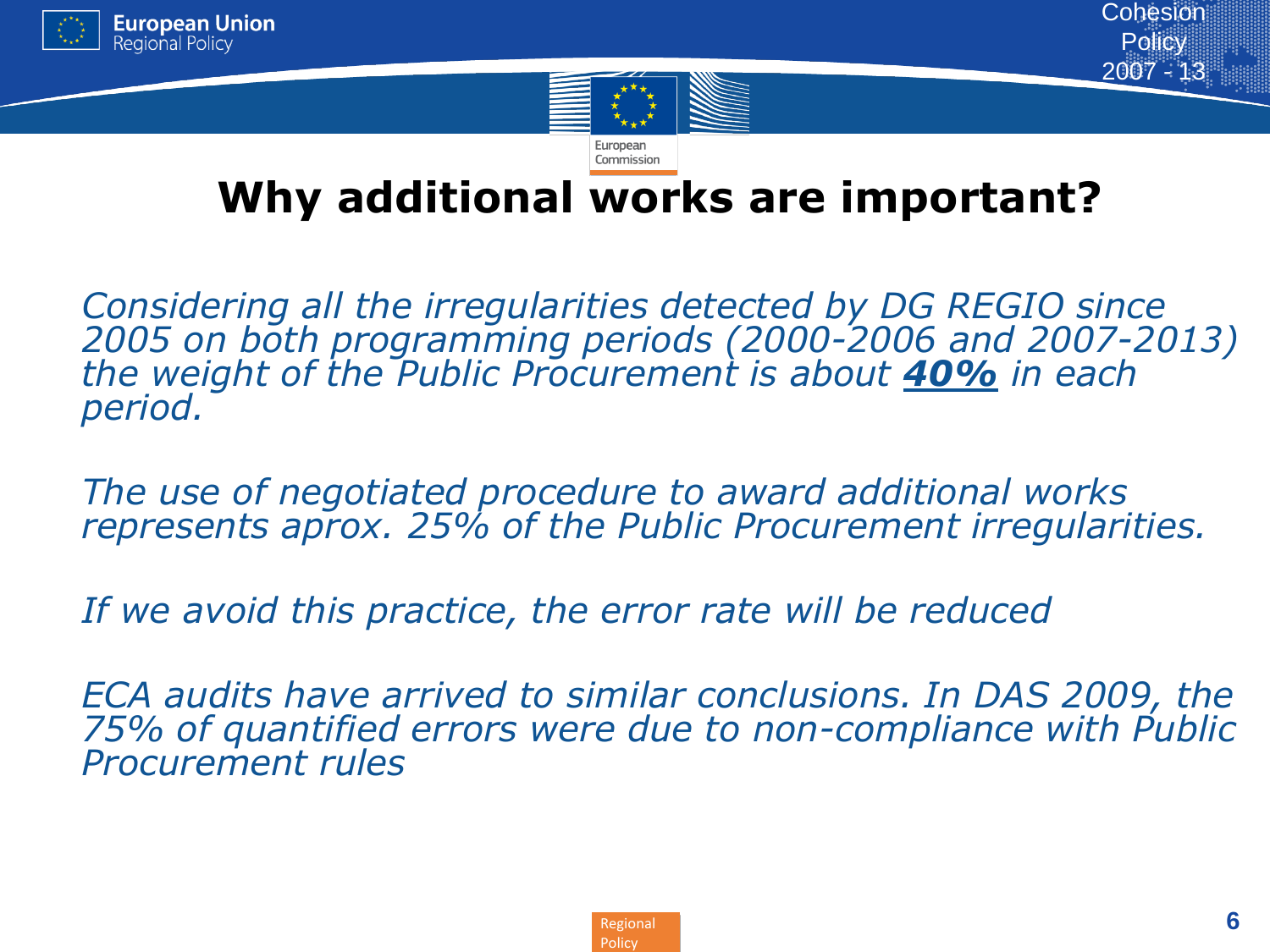



#### Commission **DG REGIO approach**

- -Directives and ECJ case law are rather clear but national legislations should be compatible with the EC legal framework. Many problems in the past were due to wrong transpositions. In this respect, the lead services in the Commission is DG **MARKT** 

-Negotiated procedure without publicity is an exceptional procedure and needs justifications case by case. Very important: The burden of proving the actual existence of exceptional circumstances justifying a derogation lies on the one seeking to rely on those circumstances

*-*They cannot be accepted as unforeseen circumstances those events that a diligent contracting authority acting in the normal course of business should have foreseen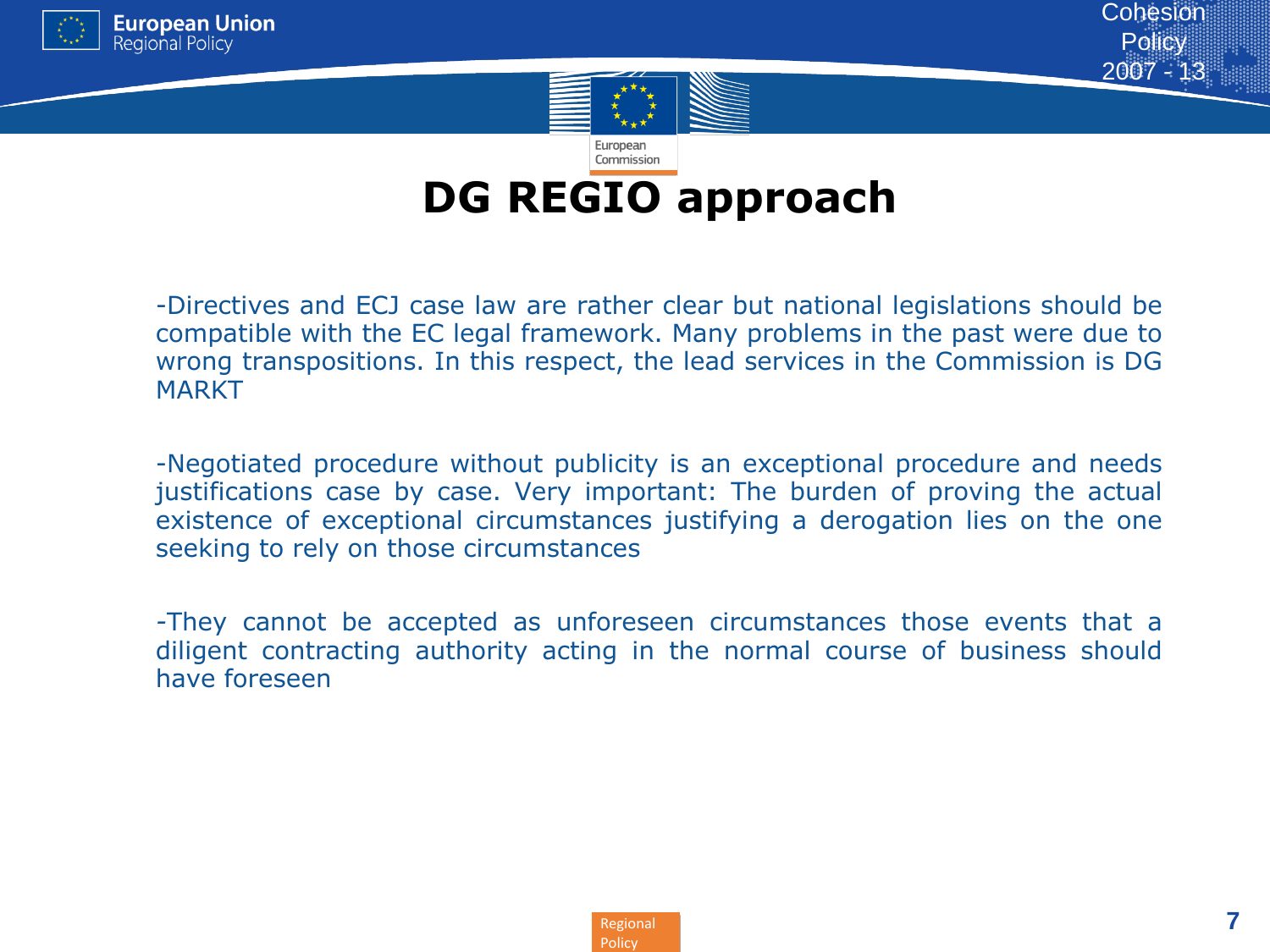





#### Commission **DG REGIO approach**

- The justifications to use a negotiated procedure should be well-kept in the tendering file since the beginning and cannot be added afterwards
- In case of lack of proper evidence, DG REGIO will always apply a financial correction following the COCOF guidelines
- For info: DG REGIO has already applied financial corrections to many Member States ( from south to north, east to west) due to lack of justifications/ evidences of the use of negotiated procedure to award additional works.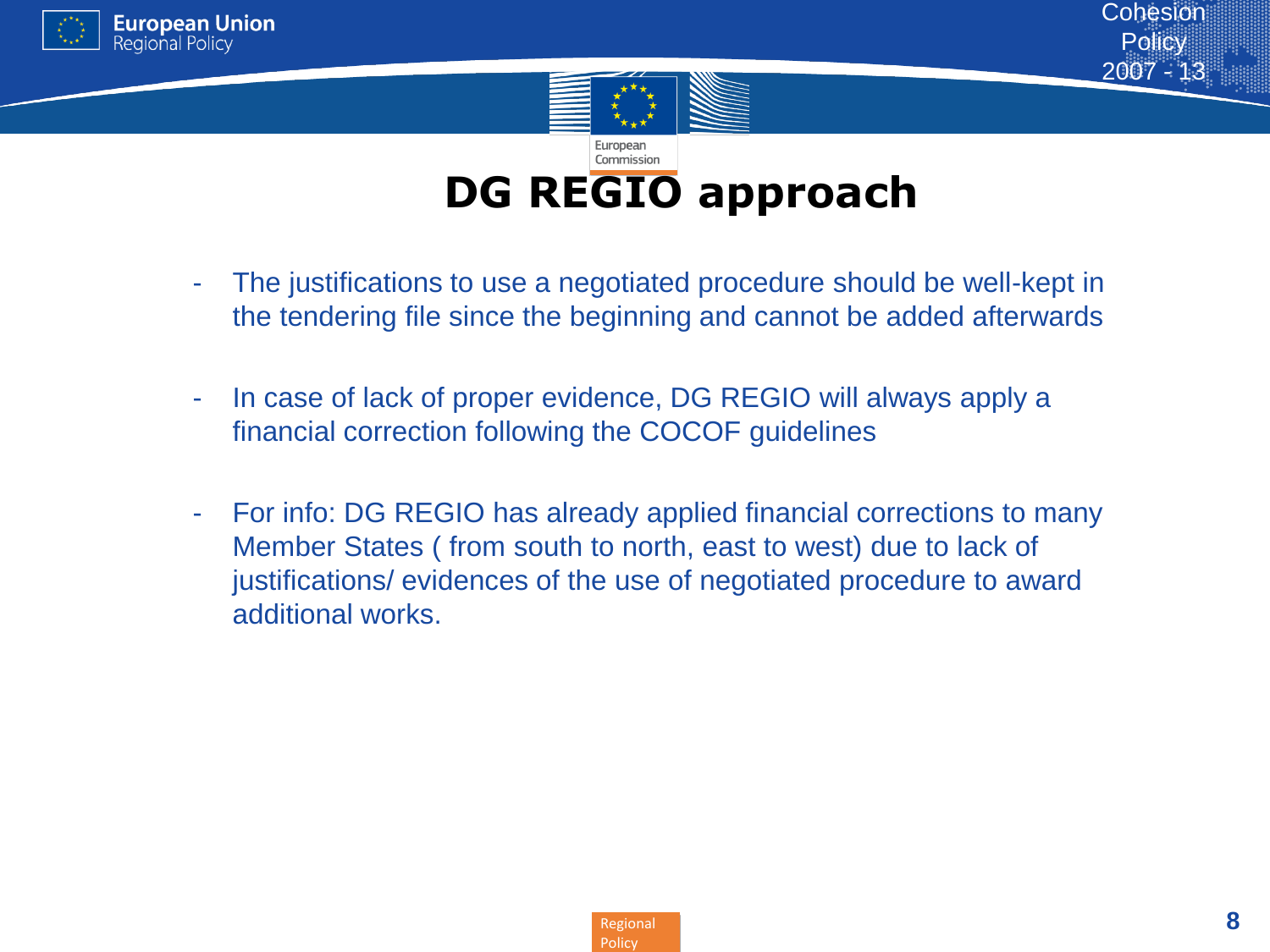



Commission

### **Main DG REGIO findings – Additional works**

Implementation of contracts / Modifications

- a) Additional works or services directly awarded to the economic operator in place, when
	- $\triangleright$  amount exceeds 50% of the amount of original contract,
	- $\triangleright$  the circumstances invoked are not unforeseen
	- $\triangleright$  even if circumstances are unforeseen, when works/services are economically or technically separable
- b) Automatic extension of supervision contracts because of delays in the execution of works contracts

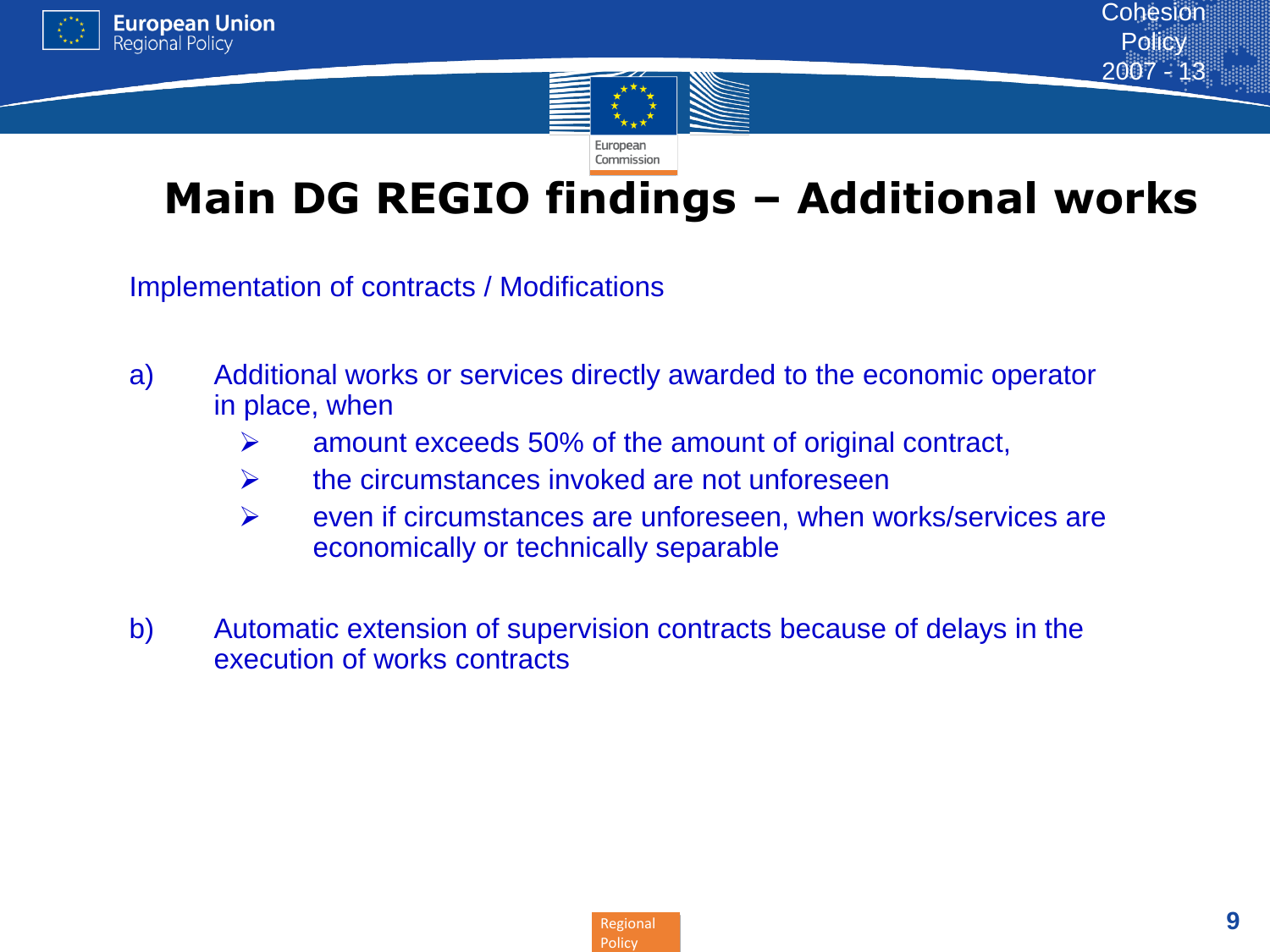



### **Main DG REGIO findings – Additional works**

- a) Additional works not included in the project initially considered or in the original contract
	- I. Tender documents should be the result of **careful planning** and include all necessary elements for a genuine competition
	- **II. « Unforeseen » events** should be interpreted in an objective manner as referred to what the **authorities should have foreseen** and not to what they actually did
	- III. Consider the means available to the contracting authority, the characteristics of the project and the good practices in the field

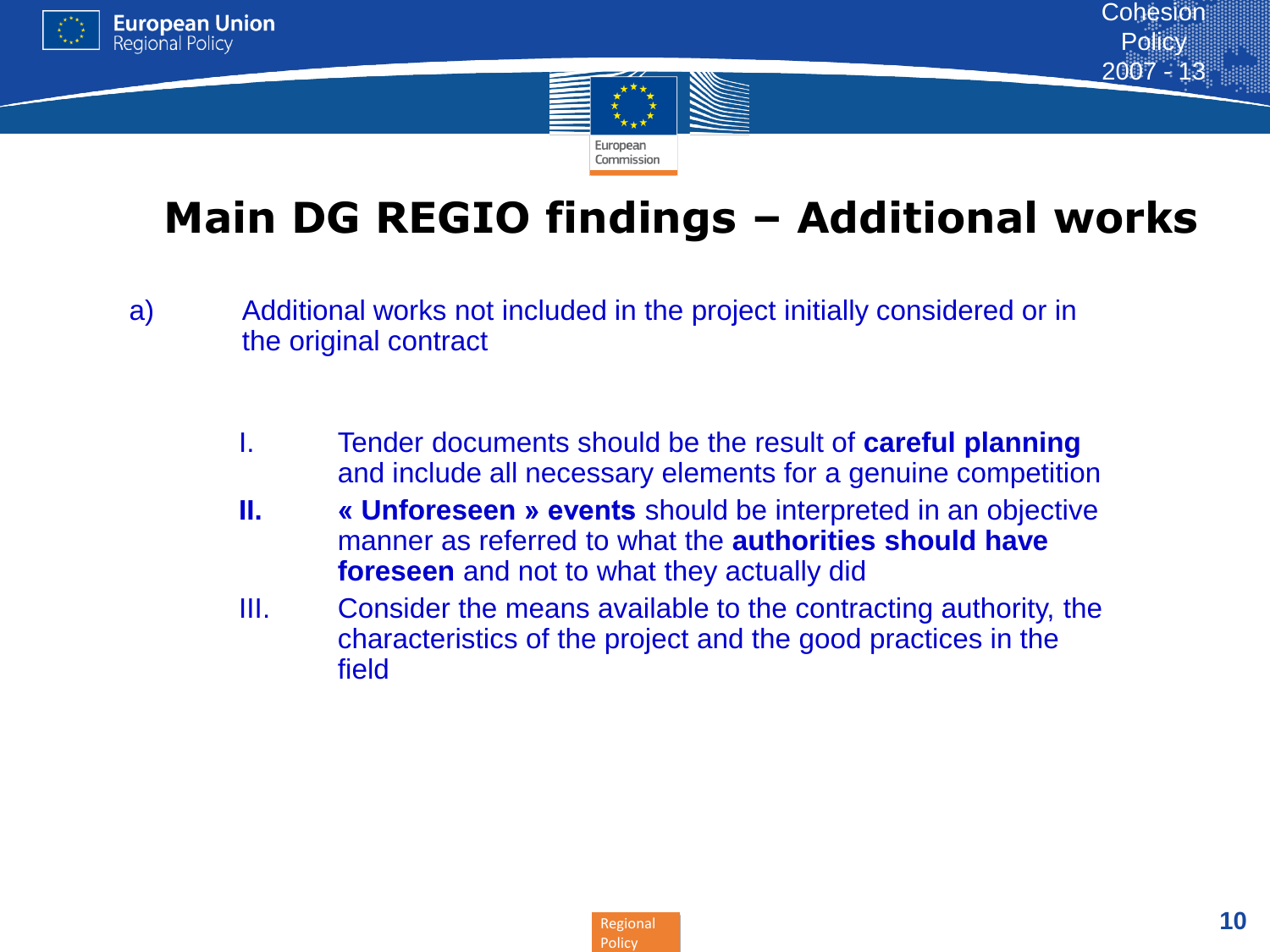



### **European Court of Justice – Previous Case Law**

- **Strict interpretation of the exceptions to use negotiated procedure**
- C-199/85 Commission/Italy paragraph 14
- C-57/94 Commission/Italy paragraph 23
- C-318/94 Commission/Italy paragraph 14
- 
- 

C-187/04 Commission/Italy paragraph 24

C-84/03 Commission/Spain paragraphs 46/48/50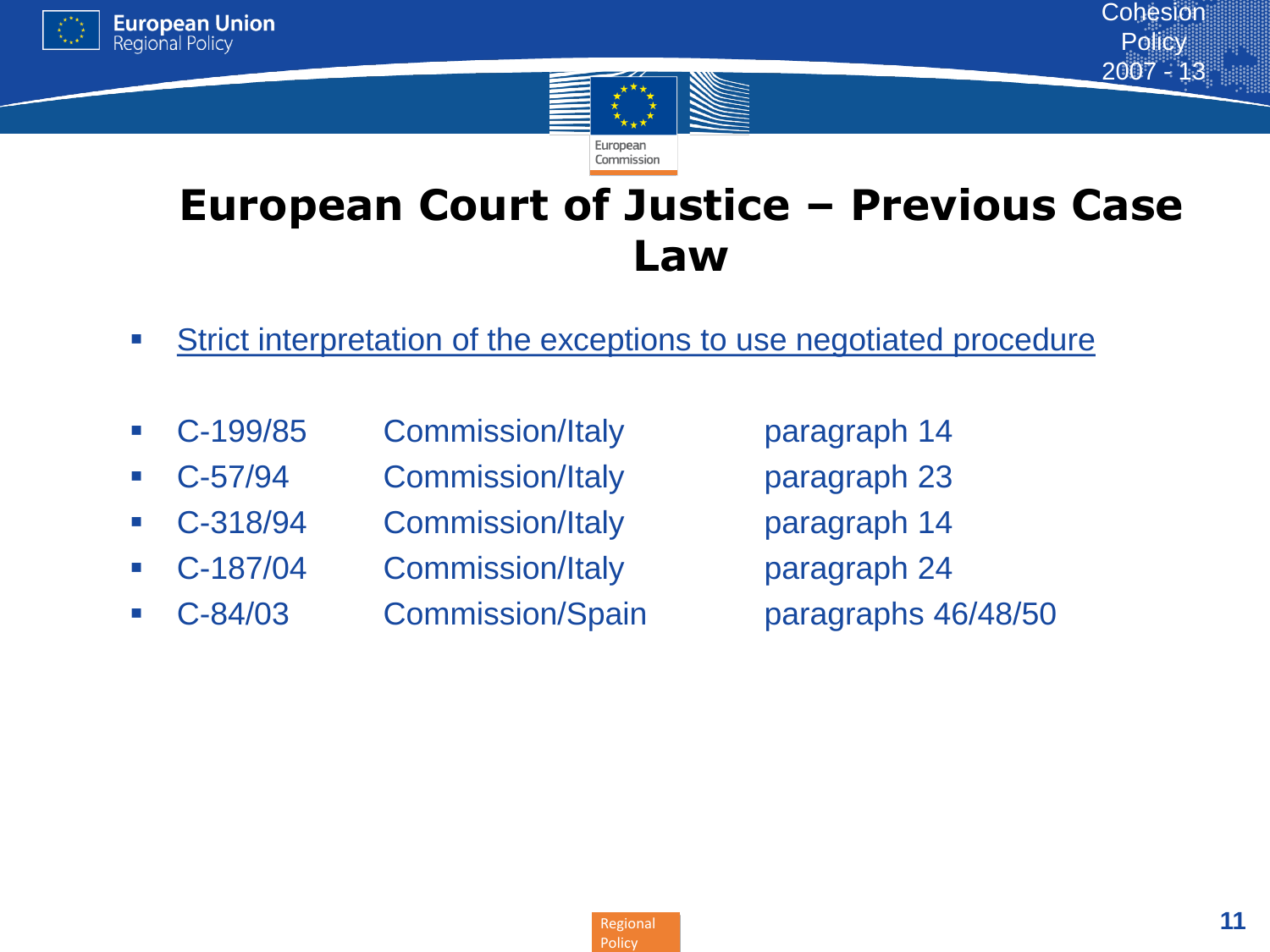



### **European Court of Justice – Previous Case Law**

- **Modifications of contracts / Substantial character** 
	- − C-496/99 Succhi di Frutta paragraphs 117/118
	- − C-454/06 Pressetext paragraphs 34/36

All mentioned judgements are available following the link:

[http://curia.europa.eu/jcms/jcms/j\\_6/](http://curia.europa.eu/jcms/jcms/j_6/)

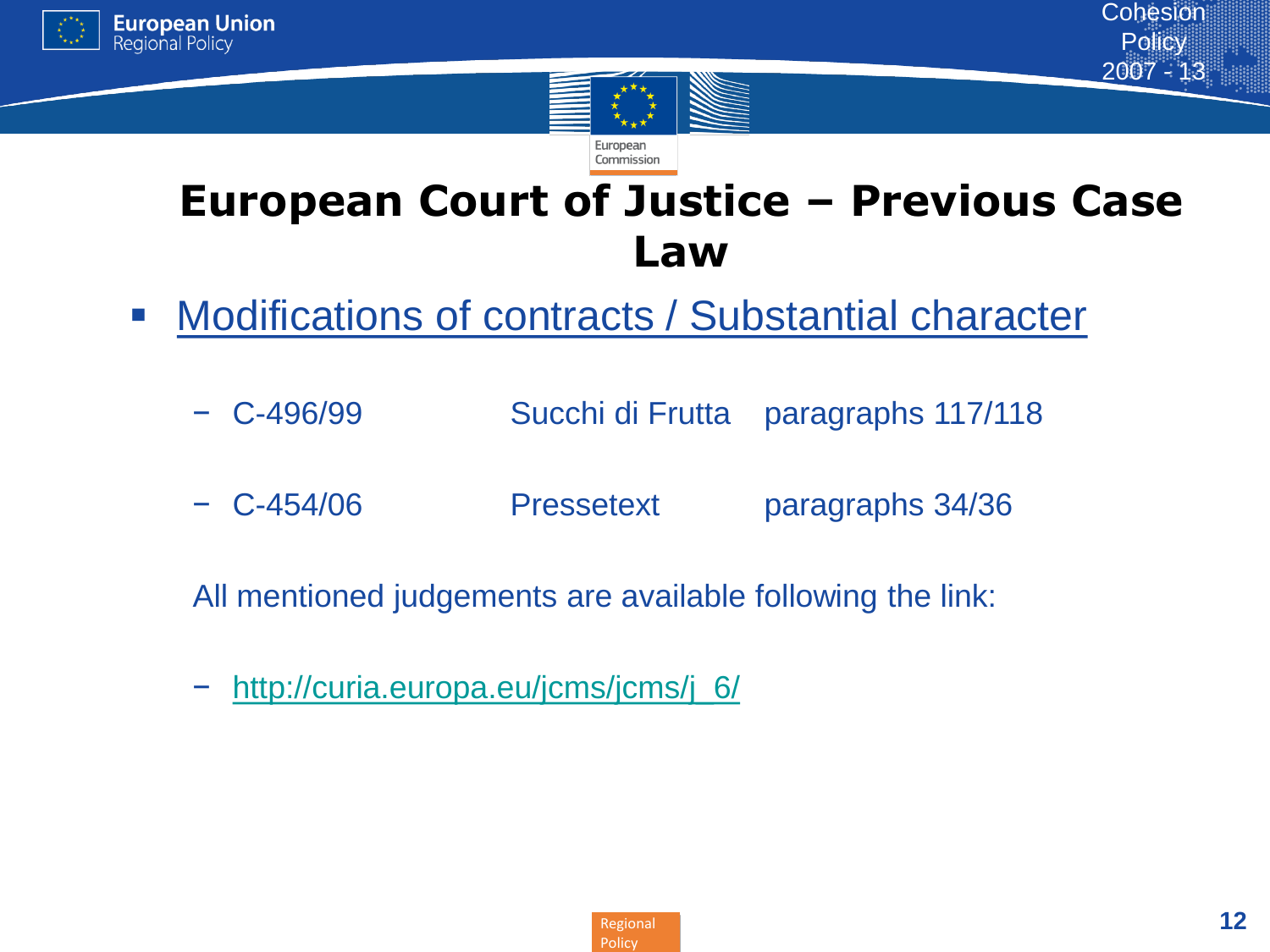



### **European Court of Justice – New Cases 2013**

On 31/01/2013, the General Court rendered two judgments in cases **T-540/10 and T-235/11** both Commission/Spain.

These 2 judgments are only available in French ( procedure language) and Spanish (Member State language). No guarantee that they will be translated to all languages

The cases related to direct award of a number of additional contracts for the construction of the High Speed Railway (AVE) in Catalonia and Castilla-La Mancha co-financed by the Cohesion Fund. Spain attacked the Commission's decisions to impose a financial correction for using, without a legal basis, negotiated procedures without prior publication of tender notices instead of correctly procuring the contracts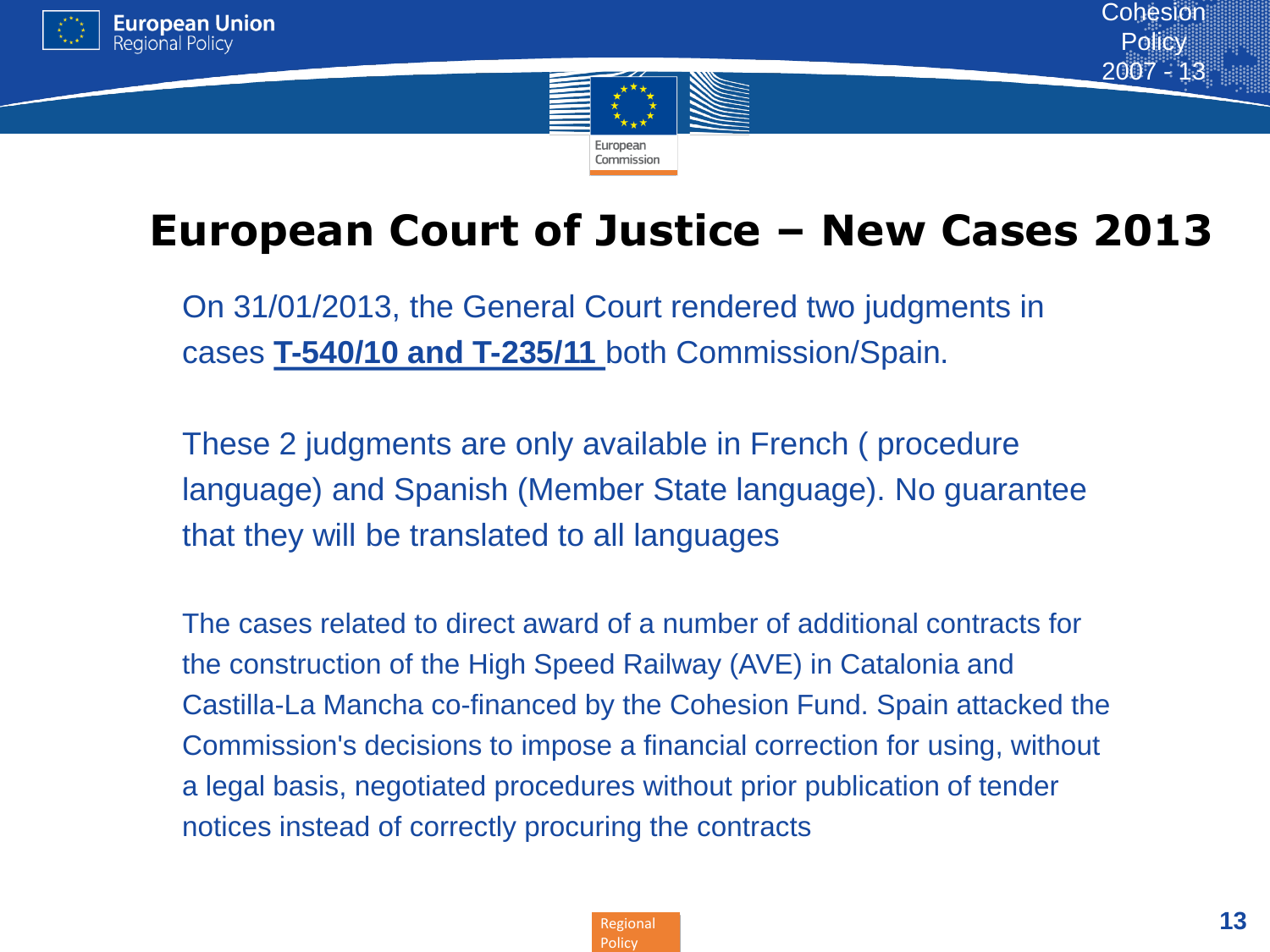



### **European Court of Justice – New Cases 2013**

ECJ stressed that the exceptions to use the negotiated procedure have to be interpreted in a strict manner, taking into account that the contracting entity must prove that it acted in a diligent way

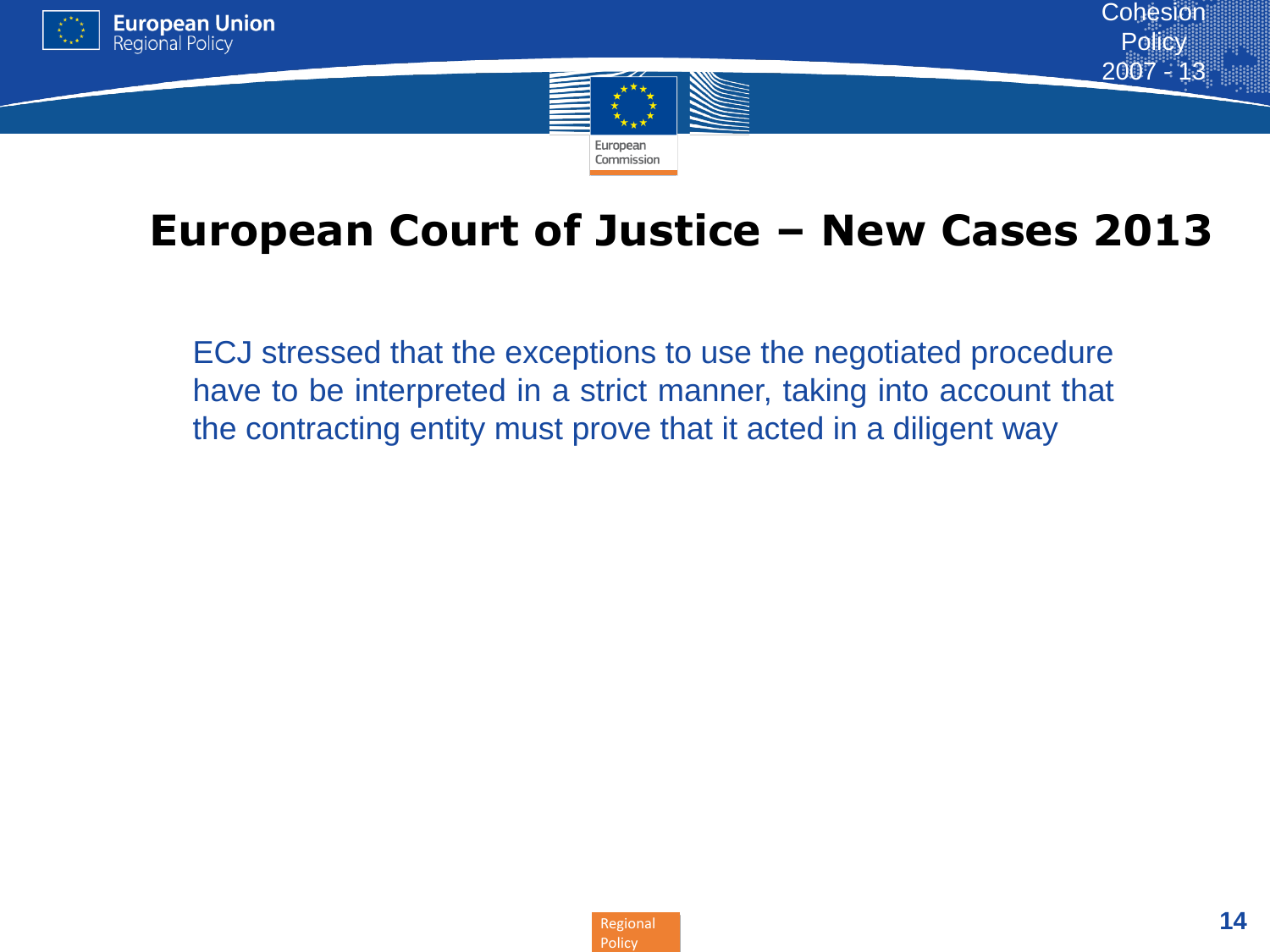



### **European Court of Justice – New Cases 2013**

Different circumstances invoked by the contracting authority and not accepted by DG REGIO ( confirmed by ECJ):

1.- Circumstances concerning urban planning

As a general rule, the contracting entity must, in cases in which other public entities are competent to define, according to national legislation, this urban planning, seek an agreement with these public entities before launching the tendering procedure in order to avoid modifications of the initial project in the phase of works execution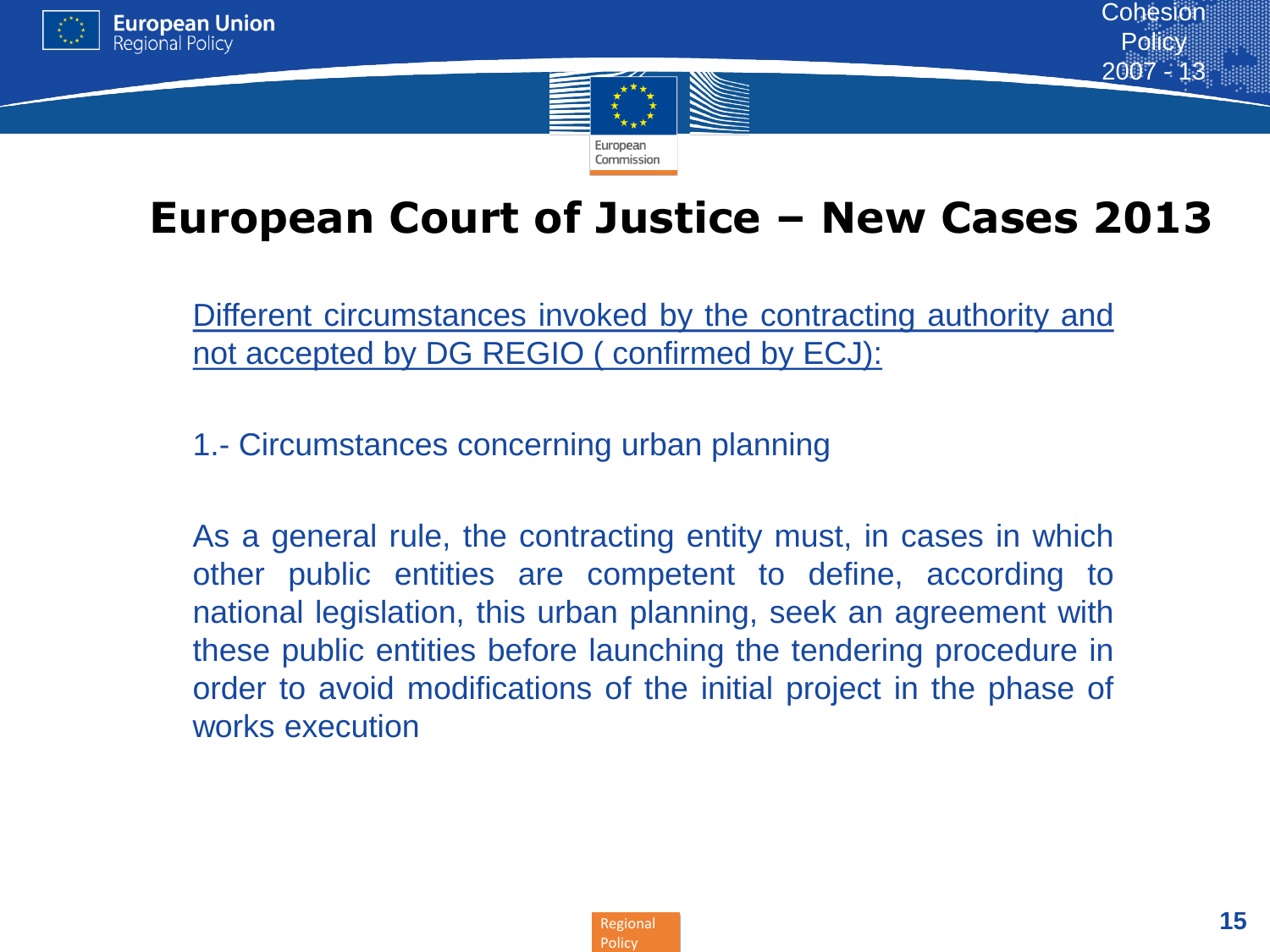





### **European Court of Justice – New Cases 2013**

• *2.-* Circumstances concerning late requests from public or private entities

The same principle applies to the environmental evaluation of the project. The contracting entity must prove that it had consulted these entities before launching the tendering procedure. If this consultation has not taken place, requests made by public or private entities after the publication of the tender notice in the OJEU are not to be considered, per se, as an unforeseen circumstance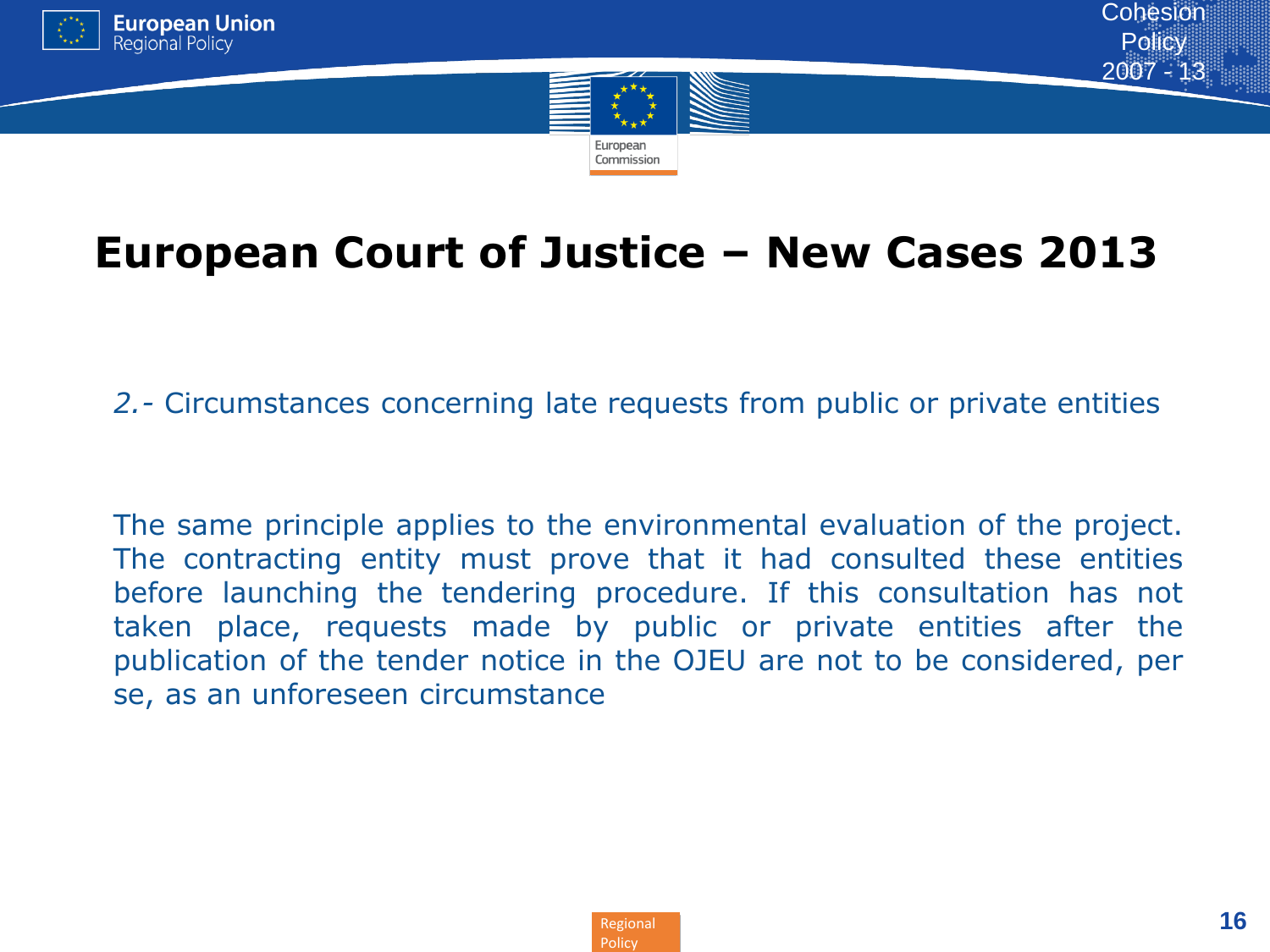



#### **European Court of Justice – New Cases 2013**

3.- Geological reasons

The contracting entity must conduct sufficient geological surveys in order to obtain an in-depth knowledge of the geological conditions of the area affected by the infrastructure. These surveys have to be conducted before launching the tendering procedure.

Concerning the level of diligence required, the General Court indicated that the contracting authority must take into account the available technical data before launching the tendering procedure and the foreseeable evolution of these data (geological, demographical, socio-economical…) according to the duration of the execution of works in order to prepare the initial project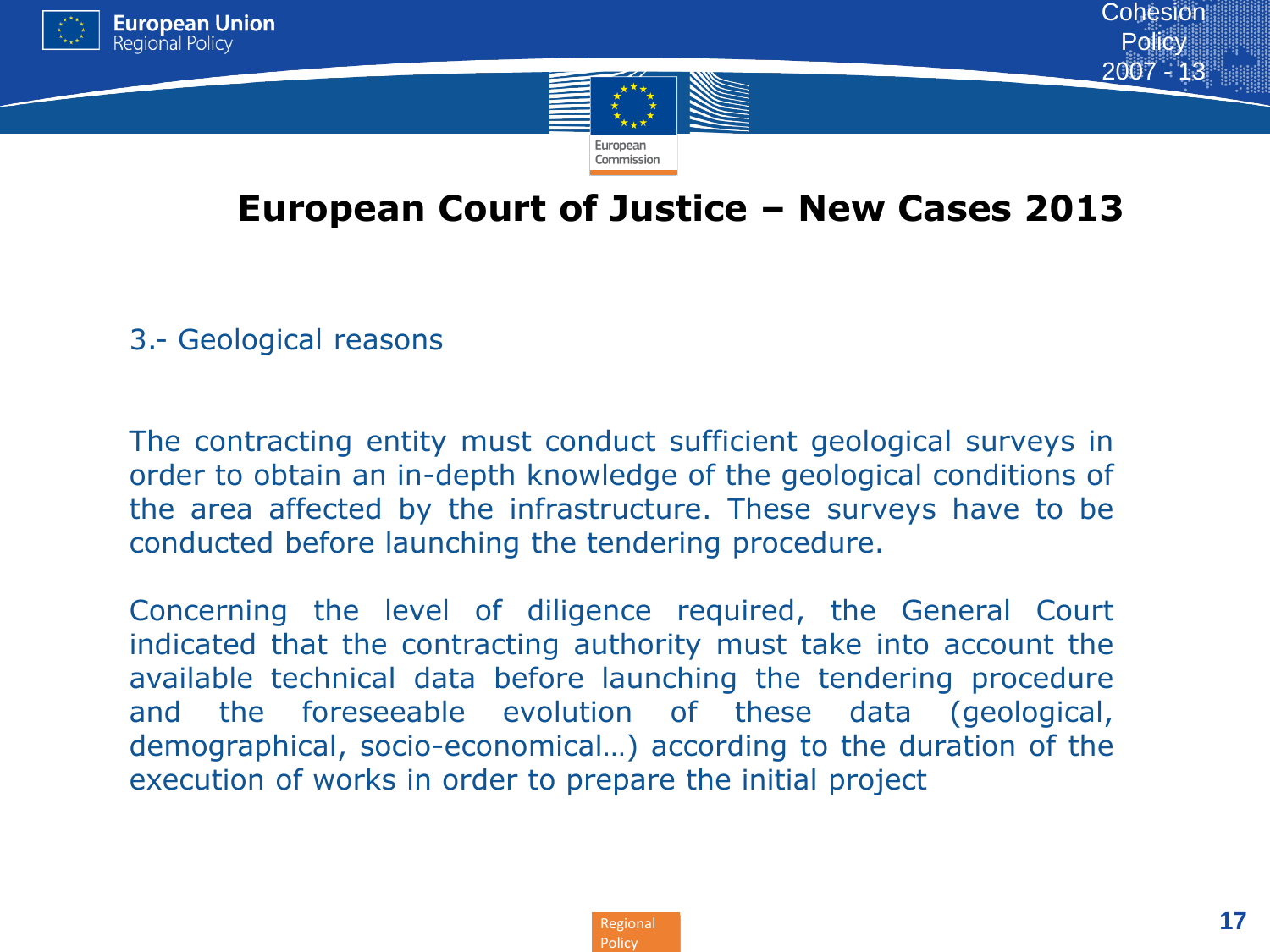



### **European Court of Justice – New Cases 2013**

- Some interesting points of the judgments:
- Case T-235/11 (paragraph 101): The contracting authority has to ensure a level of quality of the initial project and adopt measures during the planning phase of the contract in order to minimise the risk
- Case T-235/11 (paragraphs 88 to 94): requirements of other administrations ( at higher or different level) cannot be assessed as unforeseen circumstances as the contracting authority should act in a diligent way during the planning phase
- Case T-235/11 (paragraph 105): the simple extension of a work contract is not enough justification to extend the services contract through direct award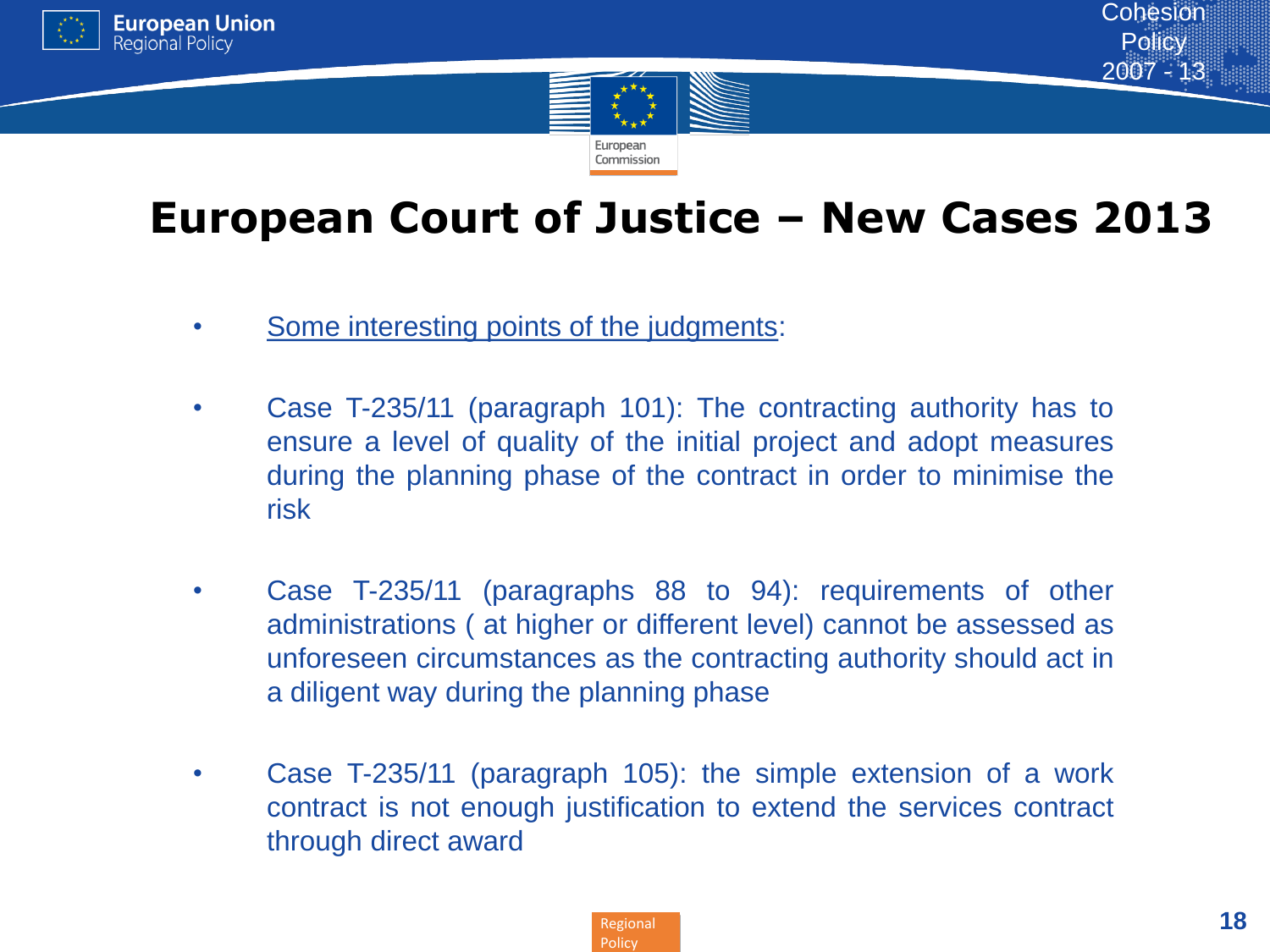



### **European Court of Justice – New Cases 2013**

- Case T-540/10 (paragraph 83): a diligent contracting authority should take into account reasonably the potential social-economic and demographic evolution of the affected areas
- **Case T-540/10 (paragraph 90): it was obligation of the** contracting authority acting in a diligent way to ensure prior agreements with the different municipalities affected by the works. These agreements have to be done before the publication of the contract notice (paragraph 85 of case T-235/11)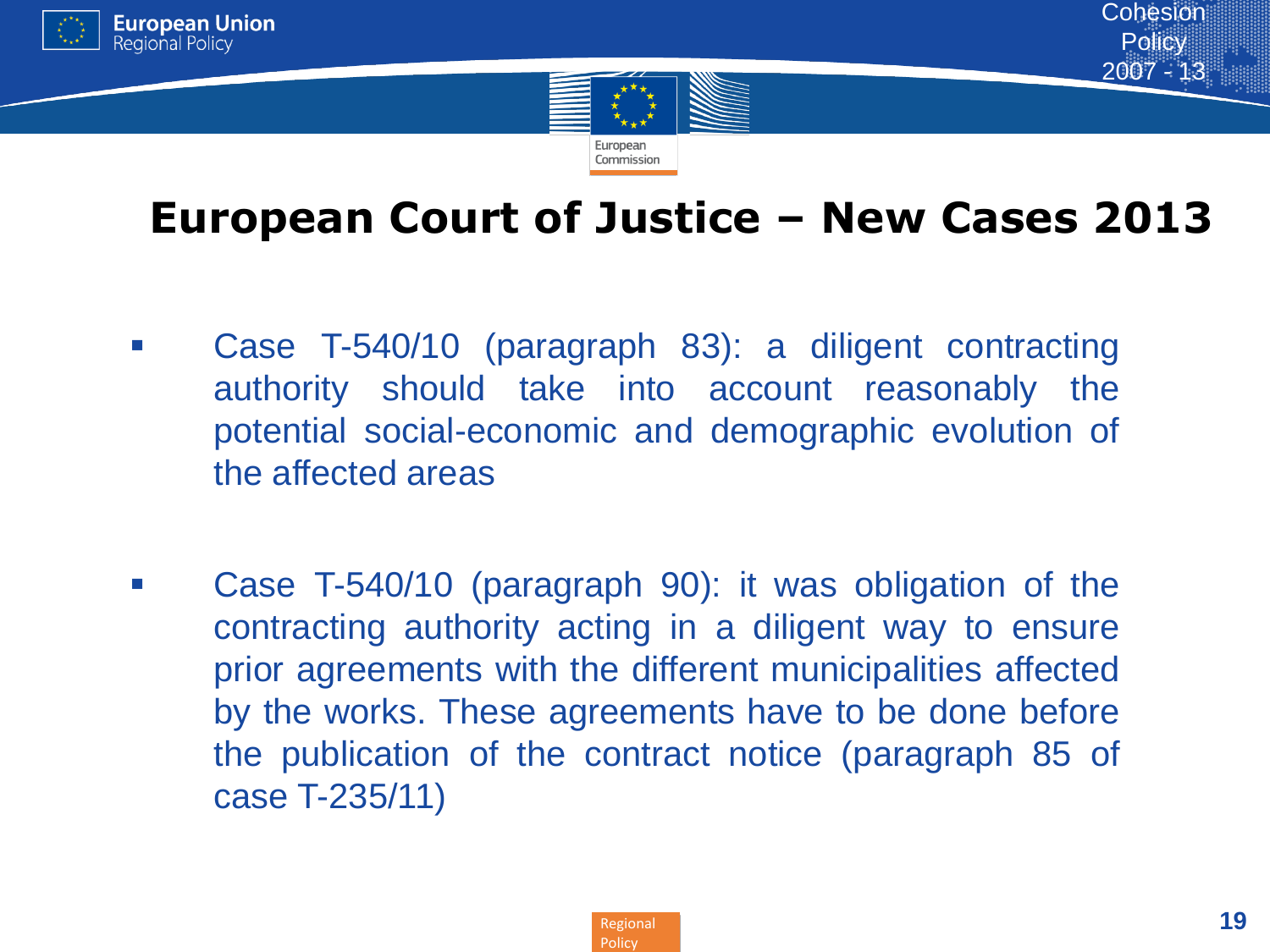



### **Questions from CZ authorities (1)**

*"doměrky" – u některých položek (např. zemní práce) není reálně možné předem přesně stanovit objemy prací. Je nutné stanovit postup pro posuzování oprávněnosti těchto víceprací, příp. omezit procentuálně, a dále stanovit, zda se tyto vícepráce započítávají do limitu 20%.*

*"Additional measured quantities" – for some items (e.g. earthworks), it is not possible in reality to specify the exact volume of works in advance. It is necessary to set up a procedure for assessing the legitimacy of these extra works, or limit these by a percentage of the total, and also specify whether these extra works fall into the 20% limit.*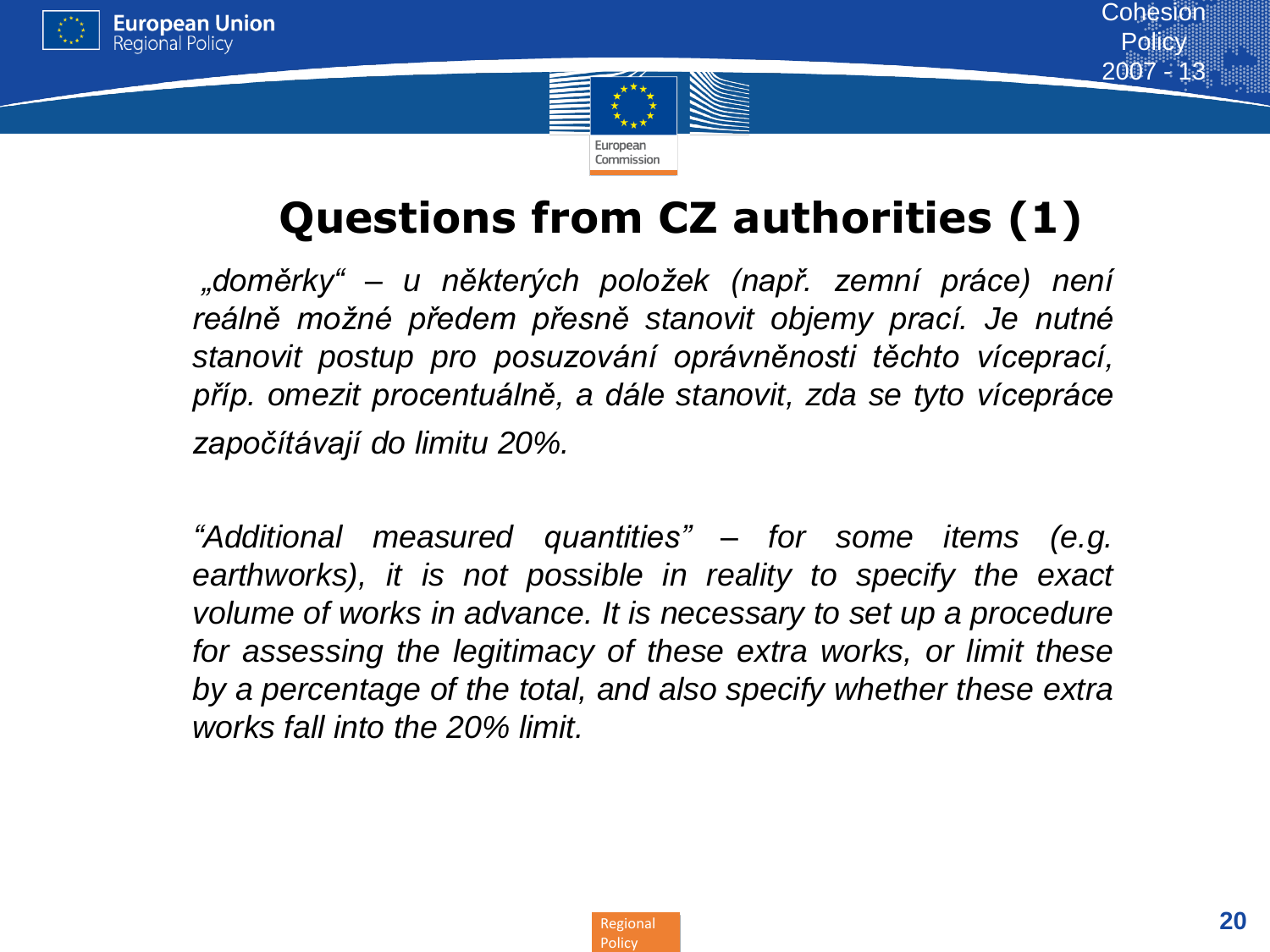





### **Questions from CZ authorities (2)**

- vícepráce, jejichž potřeba se zjistila až po ukončení výběrového řízení či podpisu smlouvy s vybraným zhotovitelem, jsou pro nezbytné pro úspěšné dokončení díla, ale jedná se zejména o opomenutí investora/projektanta při přípravě zadávací dokumentace. Vzhledem k tomu, že projektant je ve většině případů externí společnost, bylo by možné považovat tyto vícepráce za nepředvídatelné při současném uplatnění záruky za vady díla na příslušném projektantovi? Dovoluji si podotknout, že případné vyhlášení samostatného otevřeného výběrového řízení by naráželo na princip řádného hospodáře, protože stavba samotná by musela být zastavena a zakonzervována, což by přineslo značné dodatečné náklady, jejichž zadání by rovněž bylo problematické…
- *Extra works that were identified only after completion of the tender or signature of the contract with the selected contractor and that are necessary for a successful completion of the work, but are caused mostly by negligence/omission on the side of the investor/designer when preparing the terms of reference for the tender. As detailed design is usually performed by an external company, would it be possible to consider these extra works as unpredictable while claiming at the same time warranty for defects of work from the designer in question? It must be noted that a possible launching of a new tender would be contrary to the principle of due diligence and care as the construction itself would have to be stopped and preservation measures applied to construction site. This would lead to substantial additional costs while the tendering of these works would also be problematic.*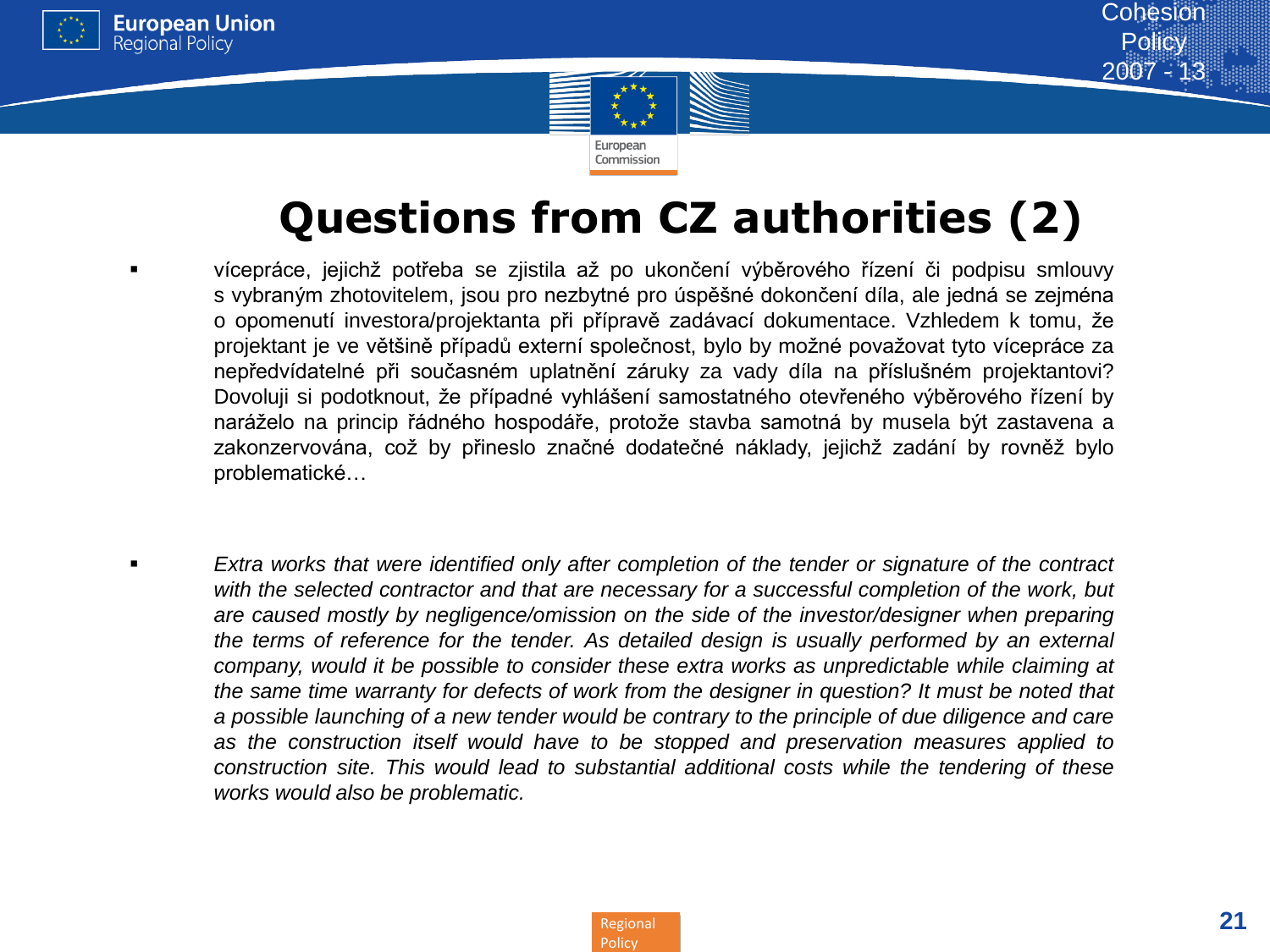



### **Questions from CZ authorities (3)**

- vícepráce, které vzniknou z důvodu rozdílu mezi výkresovou částí projektové dokumentace a výkazem výměr (součást zadávacích podmínek pro výběrové řízení)?
- *Extra works caused by difference between the detailed design drawings from project documentation and the bill of quantities (part of terms of reference for the tender)?*

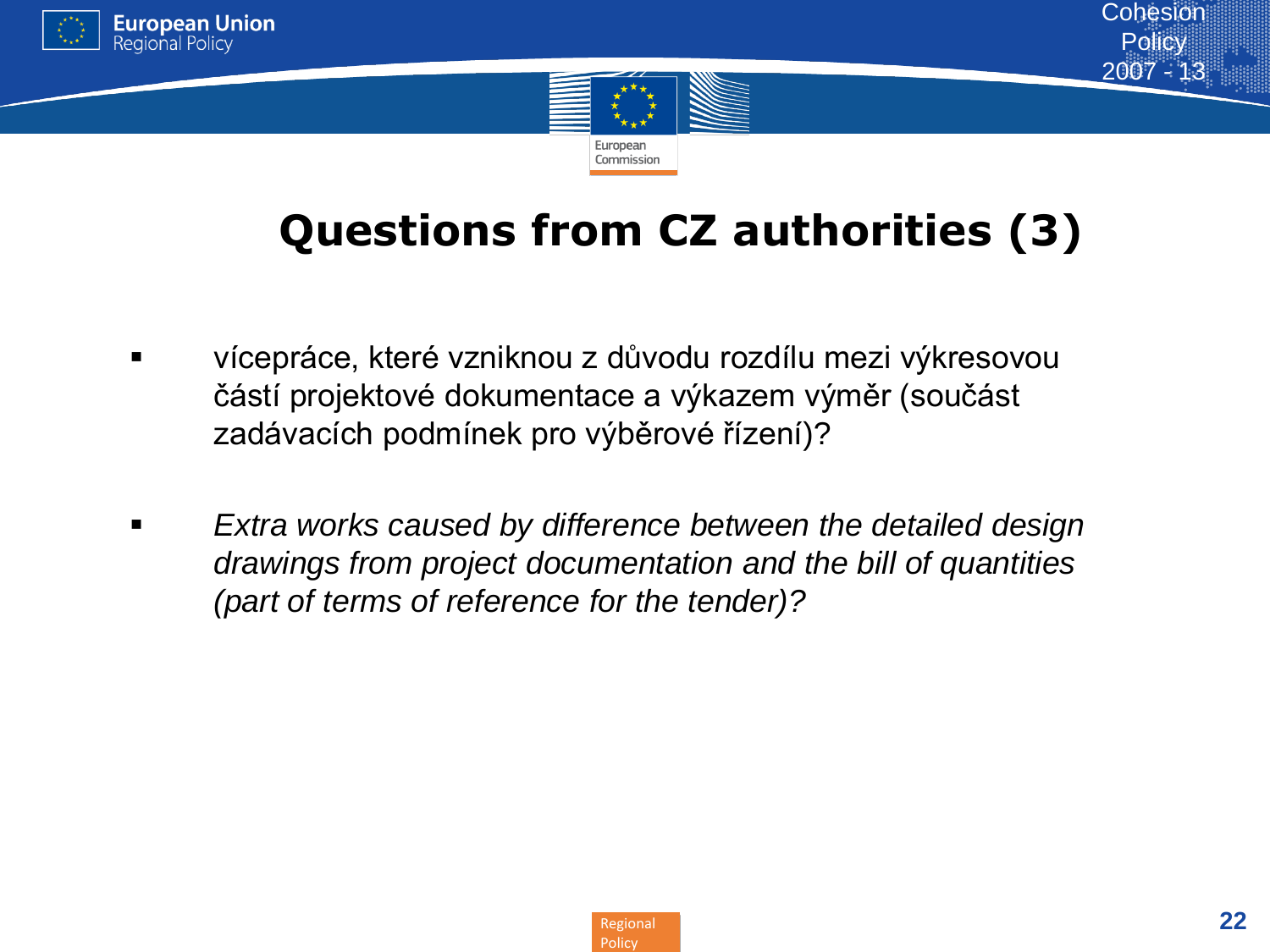



#### **Questions from CZ authorities (4)**

odpovědnostní závazky – jedná se o závazky, které vzniknou "pochybením" na straně zadavatele, např. pozdní předání staveniště. Smlouvy o dílo s tímto počítají a obsahují i ustanovení pro výpočet takto vzniklých nákladů. Může toto být zahrnuto mezi způsobilé výdaje?

*Liabilities resulting from duties and responsibilities – these would be liabilities caused by "fault" on the side on the contracting authority, for example delay in handing over of the construction site. Can this be included in eligible expenditure?*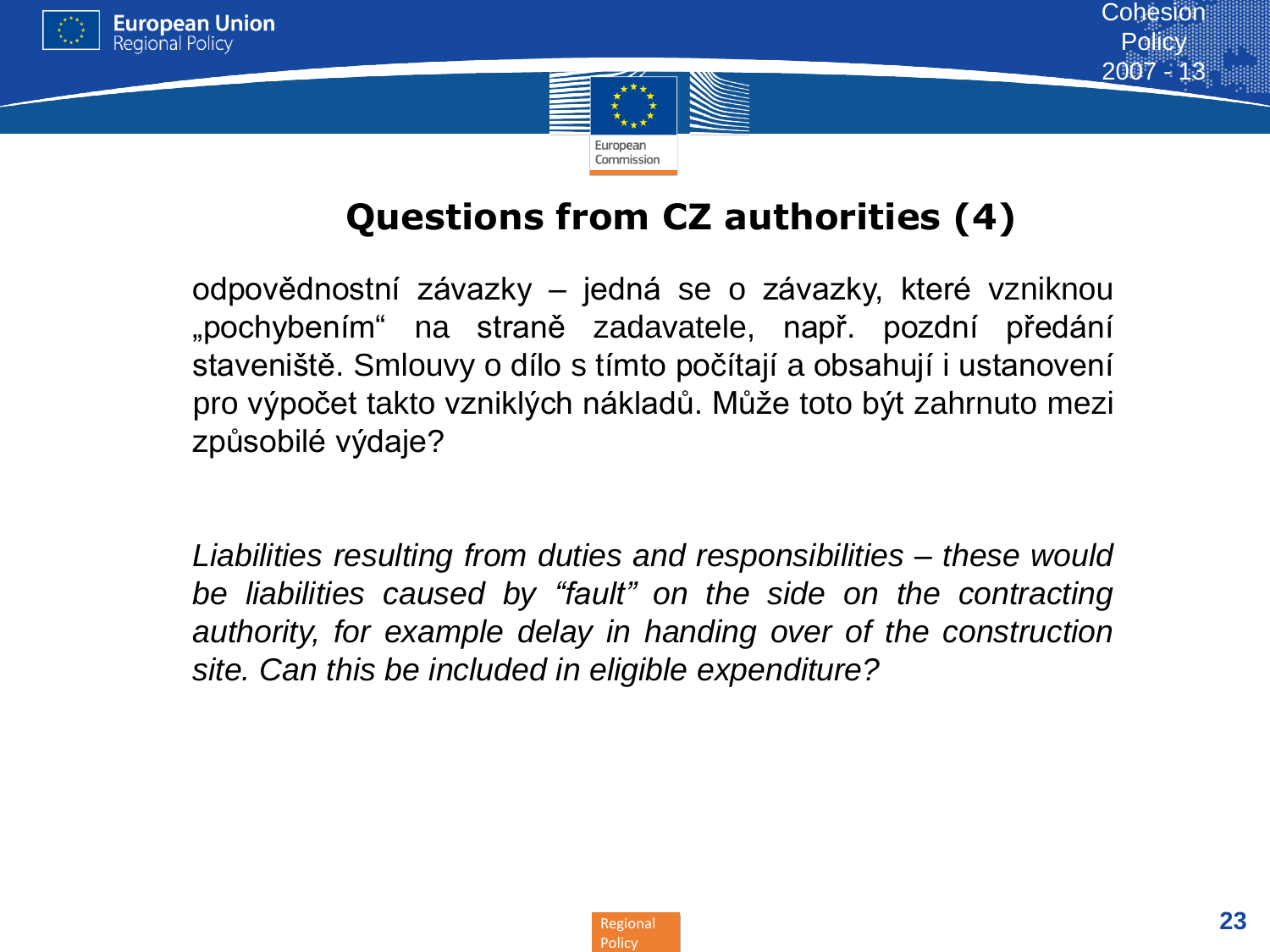



#### **Questions from CZ authorities (5)**

- návrhy úsporných opatření ustanovení FIDIC (Red Book) počítají s tím, že zhotovitel může podat návrh na změnu, která má přinést úsporu nákladů, a dokonce mu za to přísluší část takto uspořených prostředků. Je vůbec možné při současném striktním výkladu zadávání veřejných zakázek tento institut využít
- *Proposed saving measures – according to FIDIC rules (Red Book), the contractor may propose a variation that would lead to cost reduction and should be rewarded by a part of the resources thus saved. Is it even possible to apply this mechanism at all taking into account the current strict interpretation of public procurement?*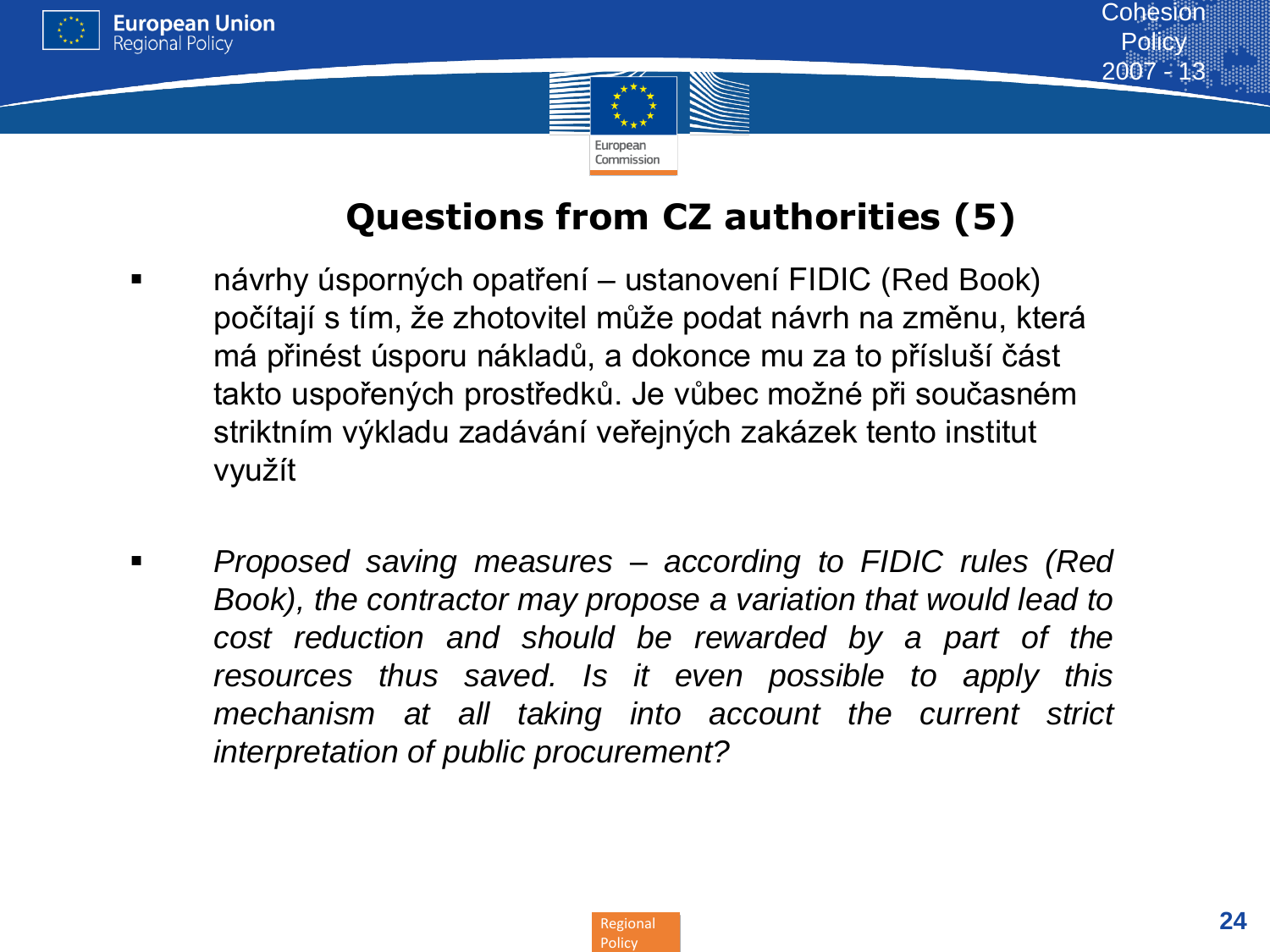



### **Questions from CZ authorities (6)**

- nové technologické postupy či materiály dojde-li od doby schválení projektové dokumentace ke kvalitativní změně v oblasti technologických postupů či stavebních materiálů (případně jsou tyto technologie ještě levnější než původní řešení), je možné tyto využít a zadat např. přes JŘBU nebo je nutno striktně realizovat vysoutěžené řešení. Připomínám, že úprava projektové dokumentace je časově náročná záležitost a aktualizace každé z nich před vyhlášením výběrového řízení by tyto stavby zpozdila
- *New technological procedures or materials – if a qualitative change in the area of technological procedures or construction materials occurs after the approval of project design documentation (or if these technologies are even cheaper than the original solution), is it possible to use these and procure them using for example the negotiated procedure without publication, or is it necessary to implement strictly the tendered solution? It must be noted that modification of a project design documentation is a rather time consuming activity and updating of each one prior to announcing of tender would delay the constructions in question*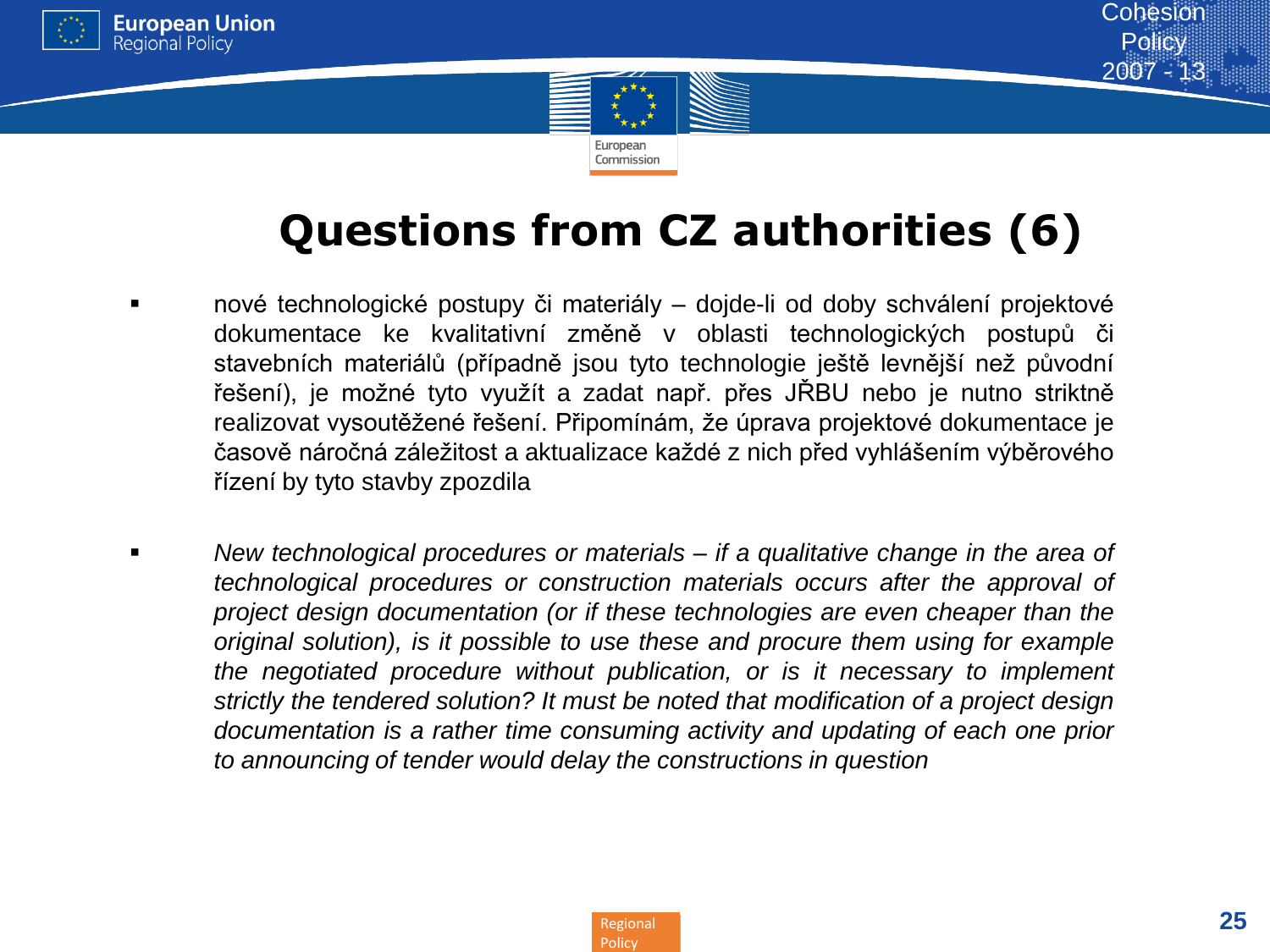



### **Questions from CZ authorities (7)**

- sektorový zadavatel byla-li stavba vysoutěžena zadavatelem v pozici veřejného zadavatele a v průběhu realizace stavby došlo ke změně statutu na sektorového zadavatele, je přípustné překročení limitu 20% dodatečných stavebních prací?
- *Sector contracting entity – in case the construction was tendered by a contracting entity in the position of a public contracting entity and throughout the construction phase, its status changed to sector contracting entity , is it acceptable to exceed the limit of 20% of additional construction works?*



**Cohesion Policy** 2007 - 13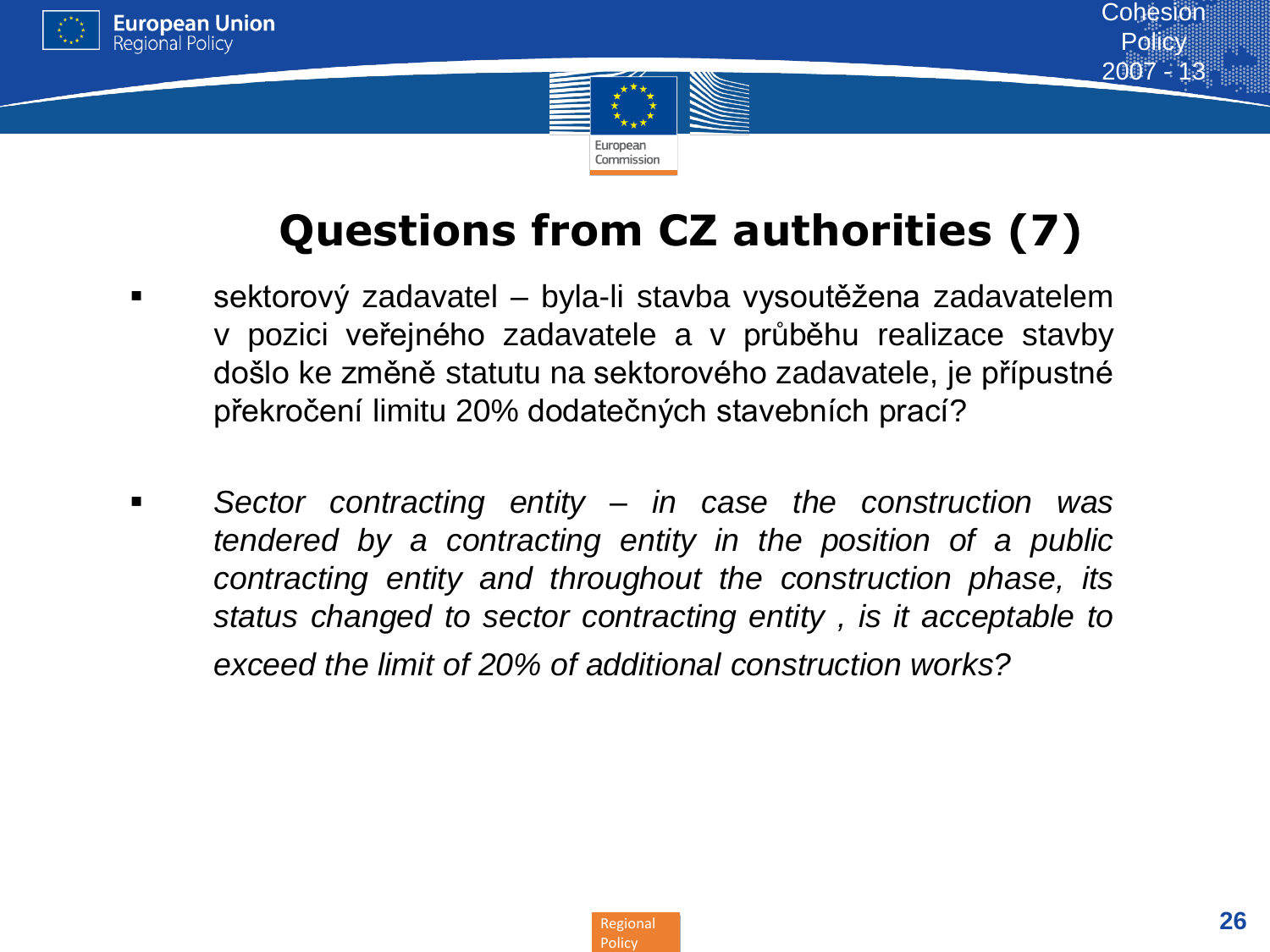



### **Questions from CZ authorities (8)**

Požadavky nadřízených organizací (např. MD ČR) na úpravu projektu – mohou být za nějakých podmínek vyhodnoceny jako nepředvídatelné?

*Requirements of superior organisations (such as the Ministry of Transport of the Czech Republic) to modify the project – can these be under some conditions assessed as unpredictable?*

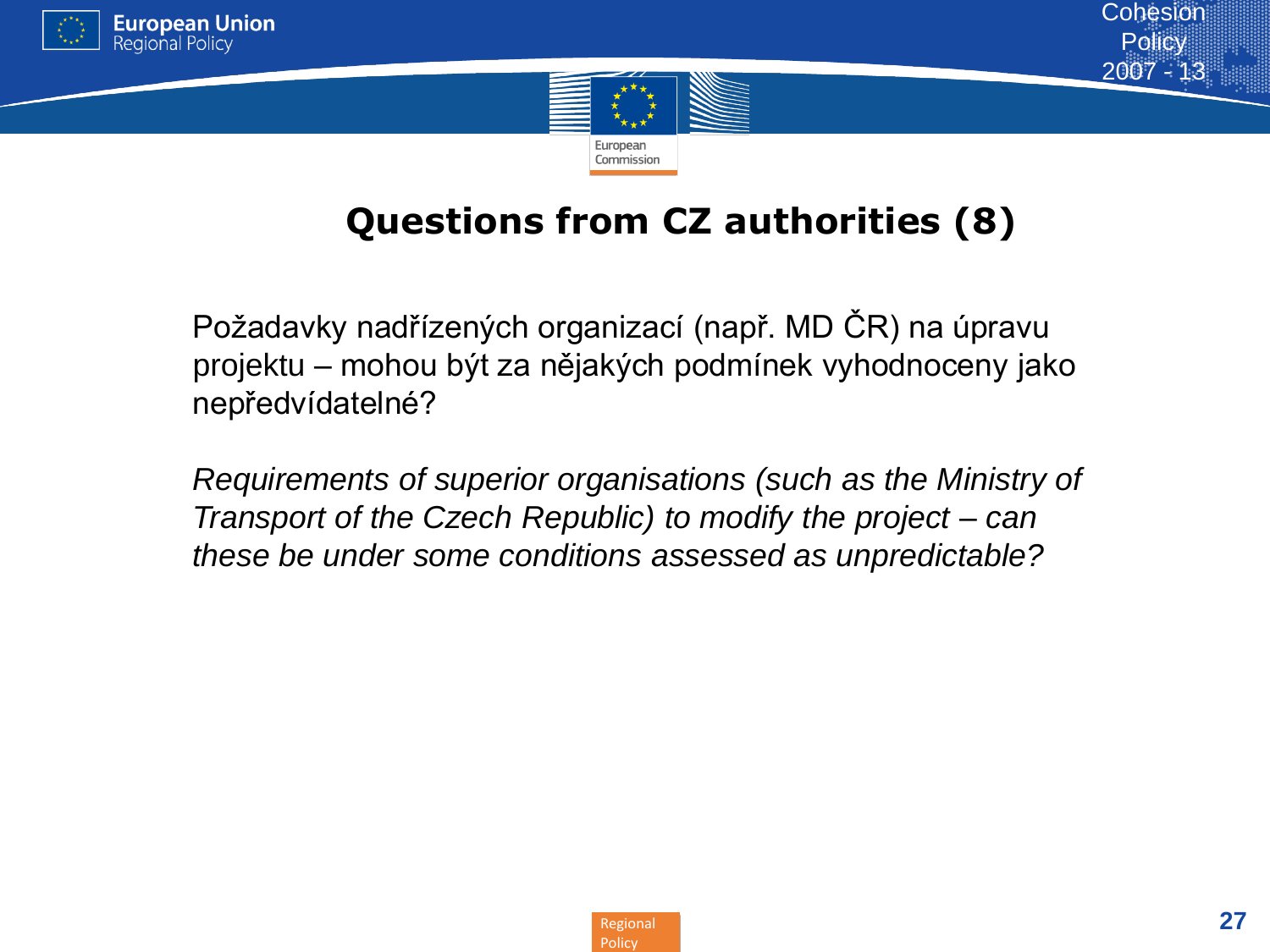



### **Questions from CZ authorities (9)**

- U projektů s historickými objekty se mnohdy naleznou např. zasypané prostory, které vyvolají změnu řešení konstrukce stavebního díla. Často přistupujeme k těmto odůvodněným vícepracem tak, že není dochována relevantní dokumentace objektu a nebylo možné předpokládat tento stav. Postupujeme správně?
- *With projects involving historic buildings, there are often e.g. filled in spaces found, requiring a change in the approach to building construction. We often approach such justified additional work like this: relevant building documentation has not been preserved and such conditions could not be expected. Is our approach correct?*

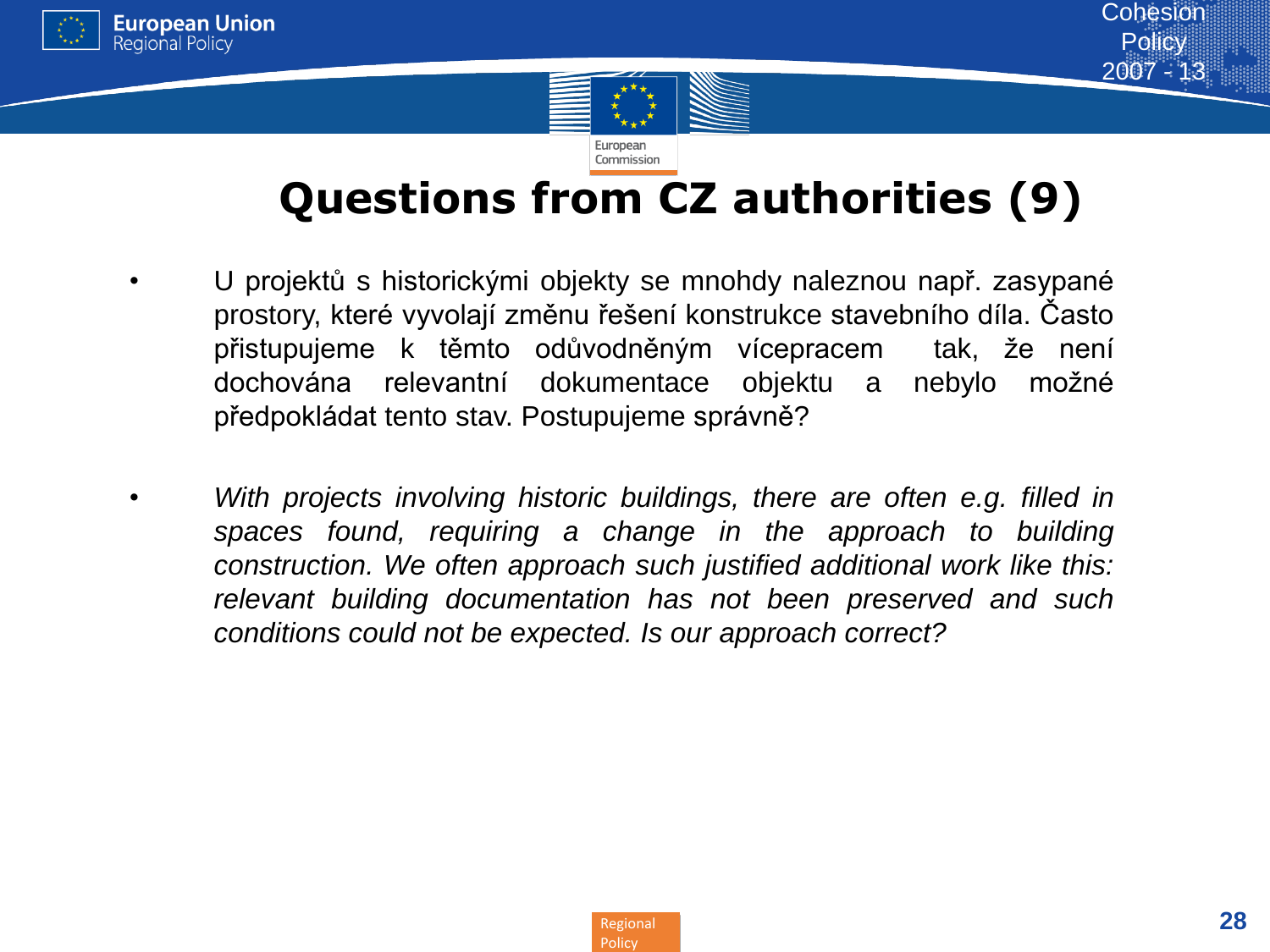



### **Questions from CZ authorities (10)**

- Při realizaci projektů týkající se staveb také řešíme případy, kdy geologický průzkum v rámci projektové přípravy neodhalil skutečnosti, které je pan nutné řešit v průběhu provádění stavby. Např. skalní podloží. V souvislosti s touto skutečností vzniknou vícepráce, jejichž rozsah a způsob postupu prací je řešen na kontrolních dnech. Je možné takto vzniklé náklady považovat za způsobilé? (jsou nám známy podmínky ZVZ, nicméně nás zajímá pohled EK)
- *When implementing projects concerning construction, we also deal with cases where the geological survey performed during project preparation did not find facts that must then be handled during construction, such as bedrock. This is associated with additional work, the scope and method of which is discussed at site meetings. Can such incurred expenditures be considered eligible? (We know the conditions of the Public Contracts Act; nevertheless, we would like to know EC's opinion)*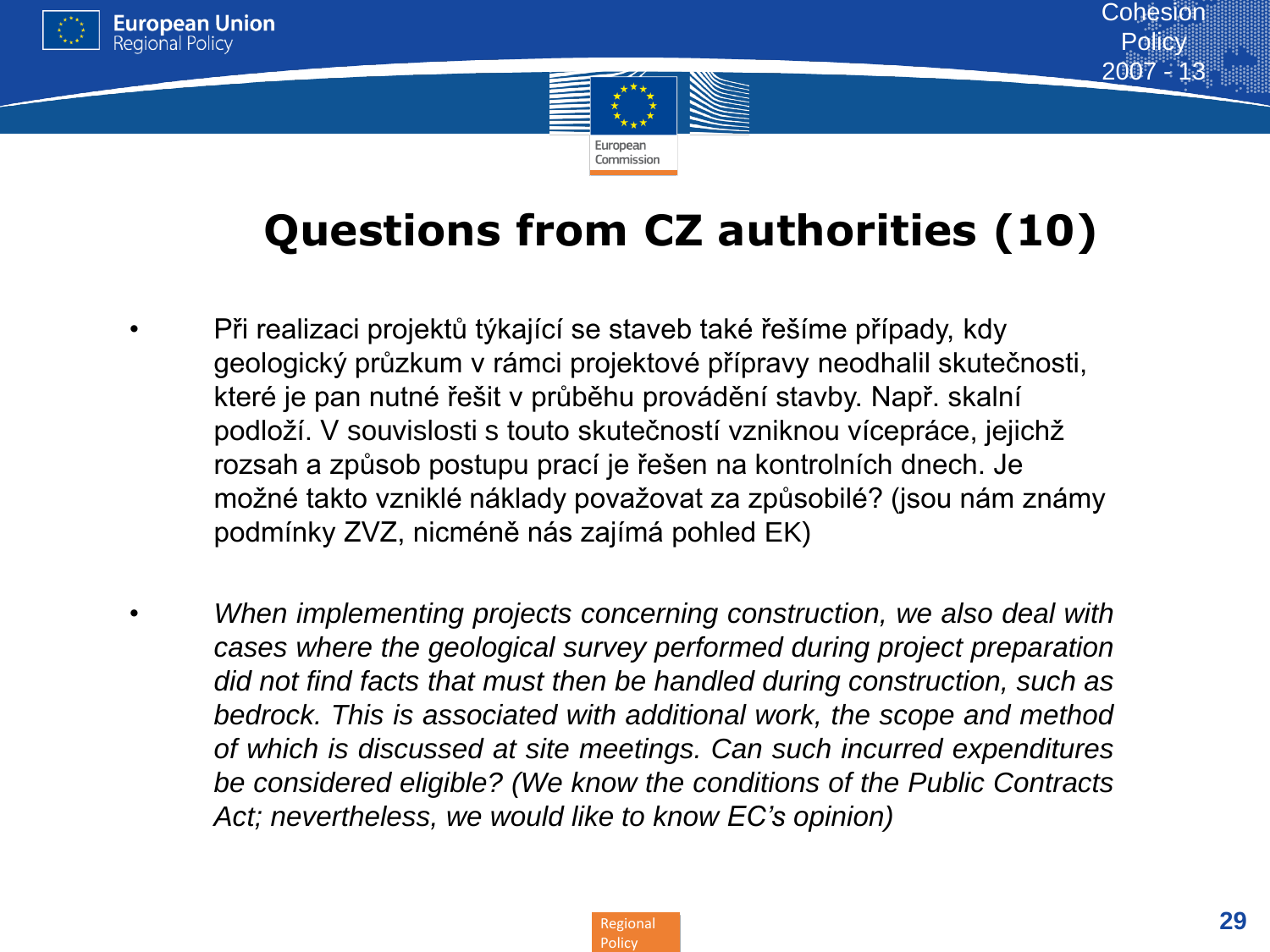



### **Main Conclusions**

• *Recent ECJ case law confirms DG REGIO approach on the strict interpretation of the exceptions to use negotiated procedure*

• *Borden of proving lies on the Contracting Authority*

• *Be aware of the high risk of financial correction*